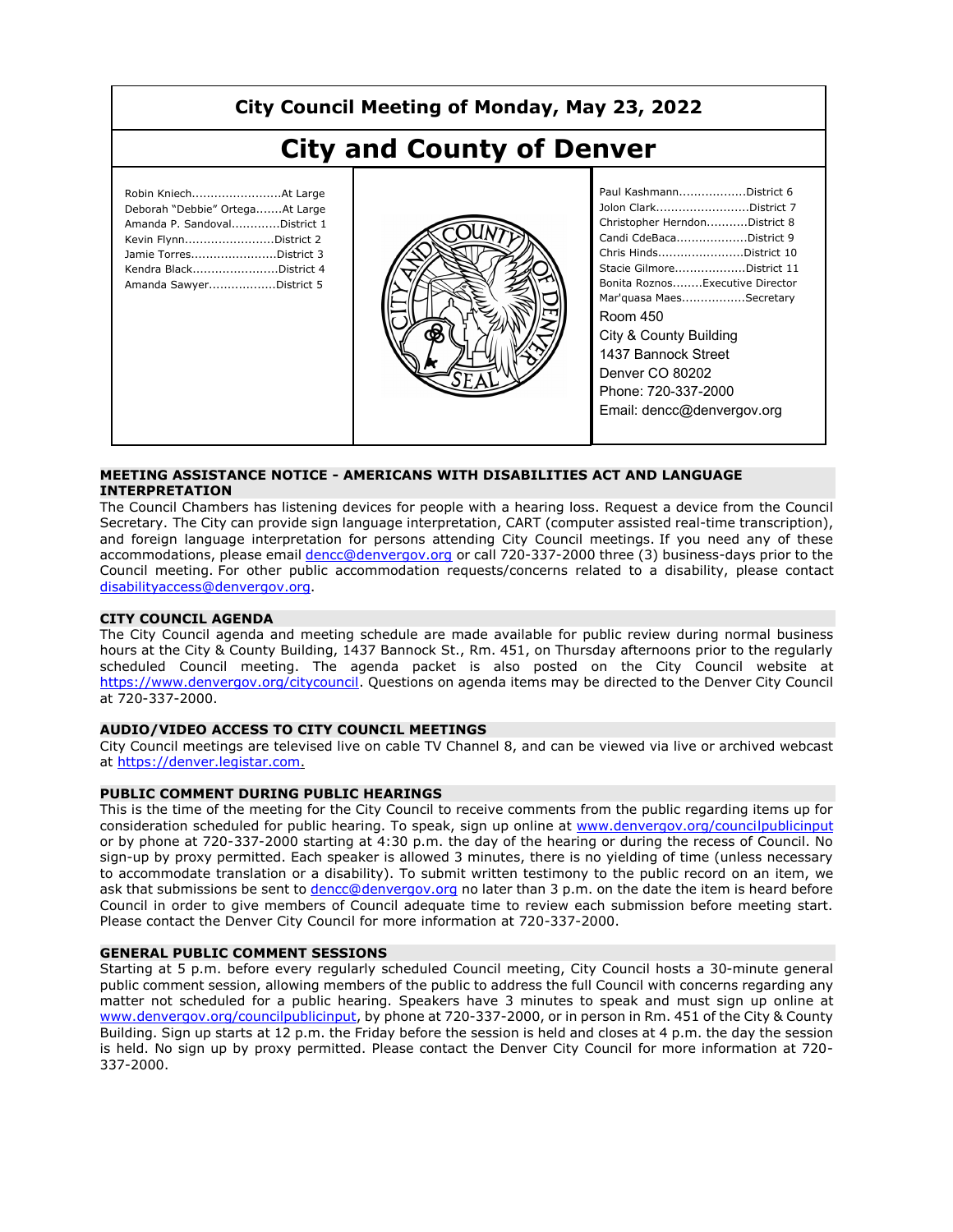#### **PLEDGE OF ALLEGIANCE**

#### **LAND ACKNOWLEDGEMENT**

**ROLL CALL**

#### **APPROVAL OF THE MINUTES**

22-0622 [Minutes of Monday, May 16, 2022](http://denver.legistar.com/gateway.aspx?m=l&id=/matter.aspx?key=21689)

#### **COUNCIL ANNOUNCEMENTS**

#### **PRESENTATIONS**

#### **COMMUNICATIONS**

#### **PROCLAMATIONS**

22-0627 [A proclamation recognizing Denver Mental Health Month.](http://denver.legistar.com/gateway.aspx?m=l&id=/matter.aspx?key=21694)

**Sponsor** Kashmann

22-0628 A proclamation declaring June 3rd as National Gun Violence Awareness [Day, June 3 - 5 as Wear Orange Weekend and June as Gun Violence Awareness](http://denver.legistar.com/gateway.aspx?m=l&id=/matter.aspx?key=21695)  Month.

**Sponsor** Kashmann

#### **RESOLUTIONS**

#### **City Council - Direct Files**

## 22-0579 **A resolution extending the declaration of local disaster filed with the clerk and recorder to June 27, 2022.**

Approves the extension of the declaration of local disaster filed with the clerk and [recorder to June 27, 2022. Councilmember Gilmore approved direct filing this item](http://denver.legistar.com/gateway.aspx?m=l&id=/matter.aspx?key=21646)  on 5-19-22.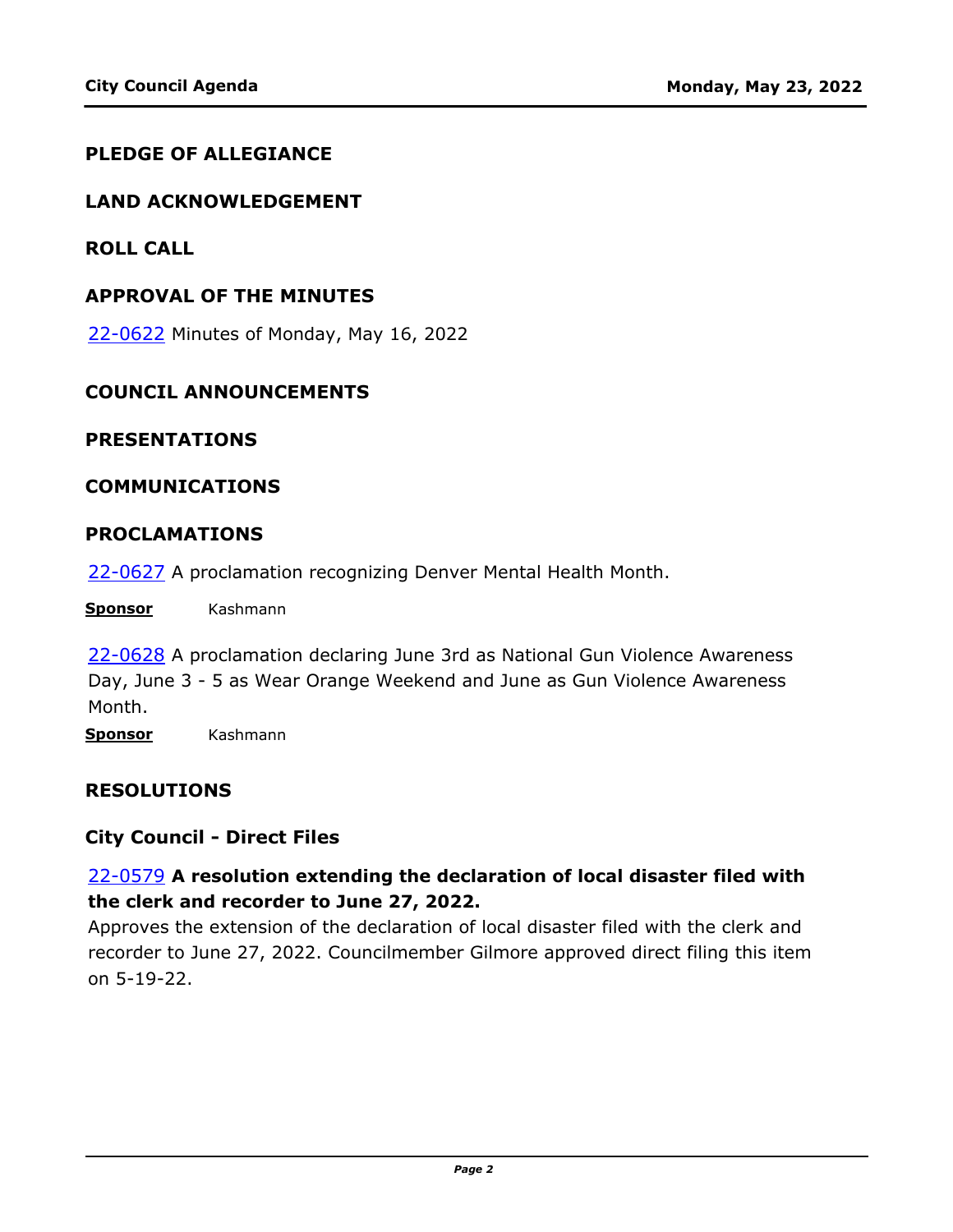## **Business, Arts, Workforce, & Aviation Services Committee**

# 22-0497 **A resolution approving a proposed Purchase Order between the City and County of Denver and Oshkosh Truck Corporation for a New Generation Striker Airport Rescue Firefighting Vehicle at Denver International Airport.**

Approves a purchase order with Oshkosh Truck Corporation for \$2,096,367 for one (1) model 2023 New Generation Striker Airport Rescue Firefighting Vehicle, as defined by the Federal Aviation Administration, to support firefighting operations at [Denver International Airport in Council District 11 \(PO-00114711\). The last regularly](http://denver.legistar.com/gateway.aspx?m=l&id=/matter.aspx?key=21564)  scheduled Council meeting within the 30-day review period is on 6-13-22. The Committee approved filing this item at its meeting on 5-11-22.

# 22-0520 **A resolution approving a proposed Contract between the City and County of Denver and Anihi Newco, LLC dba Avail concerning operating a peer-to-peer car sharing platform at Denver International Airport.**

Approves a contract with Anihi Newco, LLC doing business as Avail, for 10% gross revenue and for (3) three years, with 1 optional one-year extension, to operate a peer-to-peer car sharing platform at Denver International Airport in Council District 11 (202262130). The last regularly scheduled Council meeting within the 30-day [review period is on 6-13-22. The Committee approved filing this item at its meeting](http://denver.legistar.com/gateway.aspx?m=l&id=/matter.aspx?key=21587)  on 5-11-22.

# 22-0521 **A resolution approving a proposed Contract between the City and County of Denver and Turo, Inc. concerning operating a peer-to-peer car sharing platform at Denver International Airport.**

Approves a contract with Turo, Inc. for 10% gross revenue and for (3) three years, with 1 optional one-year extension, to operate a peer-to-peer car sharing platform [at Denver International Airport in Council District 11 \(202262131\). The last regularly](http://denver.legistar.com/gateway.aspx?m=l&id=/matter.aspx?key=21588)  scheduled Council meeting within the 30-day review period is on 6-13-22. The Committee approved filing this item at its meeting on 5-11-22.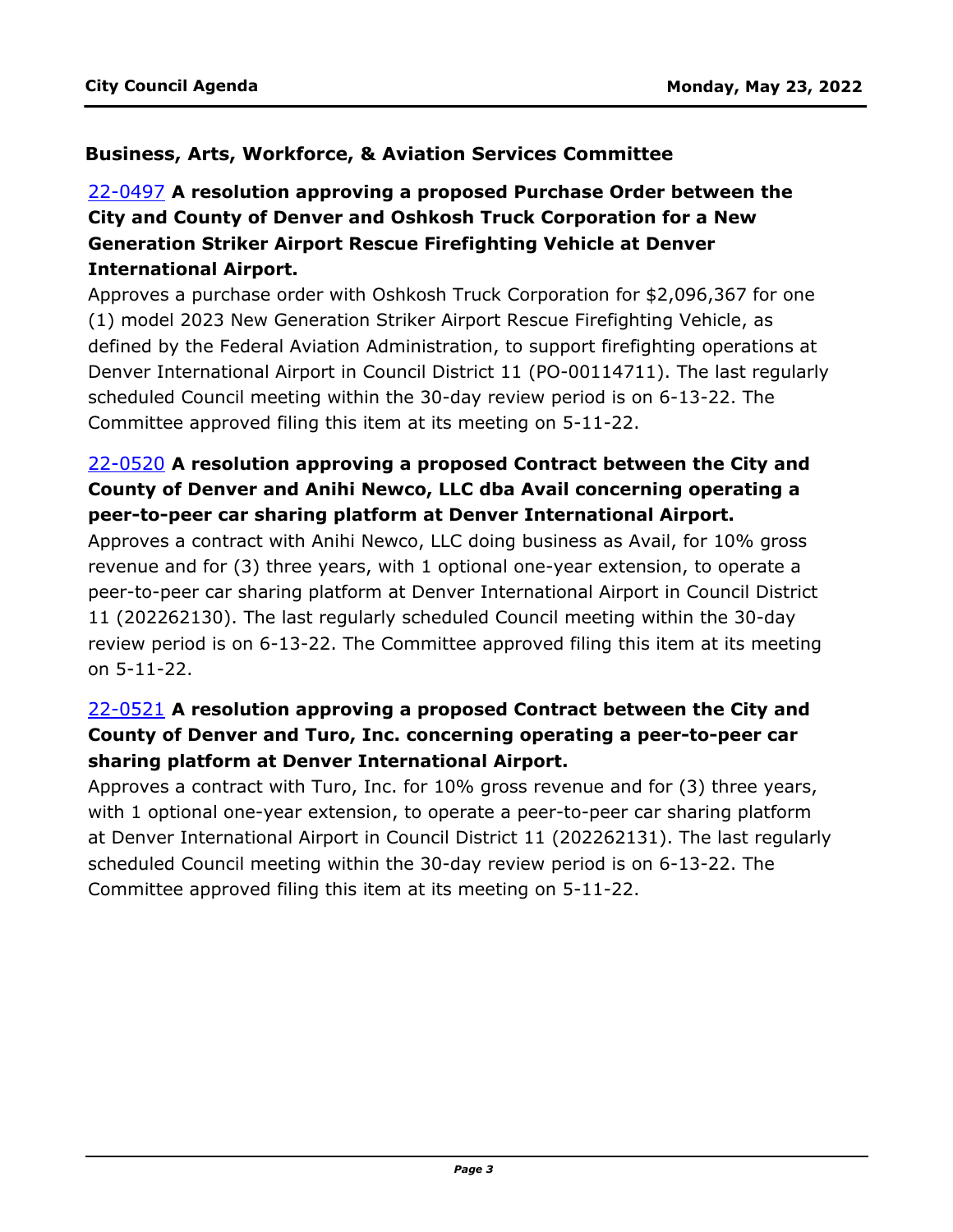# 22-0522 **A resolution approving a proposed Contract between the City and County of Denver and McKinstry Essention, LLC concerning the energy and water conservation measures identified in the Investment-Grade Audit (IGA) performed at Denver International Airport.**

Approves an energy performance contract with McKinstry Essention, LLC for \$83,016,250 and for 7 (seven) years to implement the energy and water [conservation measures identified in the Investment-Grade Audit \(IGA\) performed at](http://denver.legistar.com/gateway.aspx?m=l&id=/matter.aspx?key=21589)  Denver International Airport in Council District 11 (202161068). The last regularly scheduled Council meeting within the 30-day review period is on 6-13-22. The Committee approved filing this item at its meeting on 5-11-22.

## **Finance & Governance Committee**

# 22-0514 **A resolution approving a proposed Master Services Agreement between the City and County of Denver and Jones Lang LaSalle Americas, Inc. for implementation and support of the Archibus Space Management software supporting the Department of Real Estate.**

Approves a contract with Jones Lang LaSalle Americas, Inc. for \$820,464 and [through 4-1-25 for implementation and support of the Archibus Space Management](http://denver.legistar.com/gateway.aspx?m=l&id=/matter.aspx?key=21581)  software supporting the Department of Real Estate, citywide (TECHS-202262162). The last regularly scheduled Council meeting within the 30-day review period is on 6-13-22. The Committee approved filing this item at its meeting on 5-10-22.

# 22-0516 **A resolution approving a proposed Agreement between the City and County of Denver and Kaplan Kirsch & Rockwell, LLP to serve as special legal counsel on capital project procurement strategies and delivery methods.**

Approves a contract with Kaplan Kirsch & Rockwell, LLP for \$1 million and through [4-30-25, with two \(2\) optional one-year extensions, to serve as special legal counsel](http://denver.legistar.com/gateway.aspx?m=l&id=/matter.aspx?key=21583)  on capital project procurement strategies and delivery methods, citywide (ATTNY-202262940). The last regularly scheduled Council meeting within the 30-day review period is on 6-13-22. The Committee approved filing this item at its meeting on 5-10-22.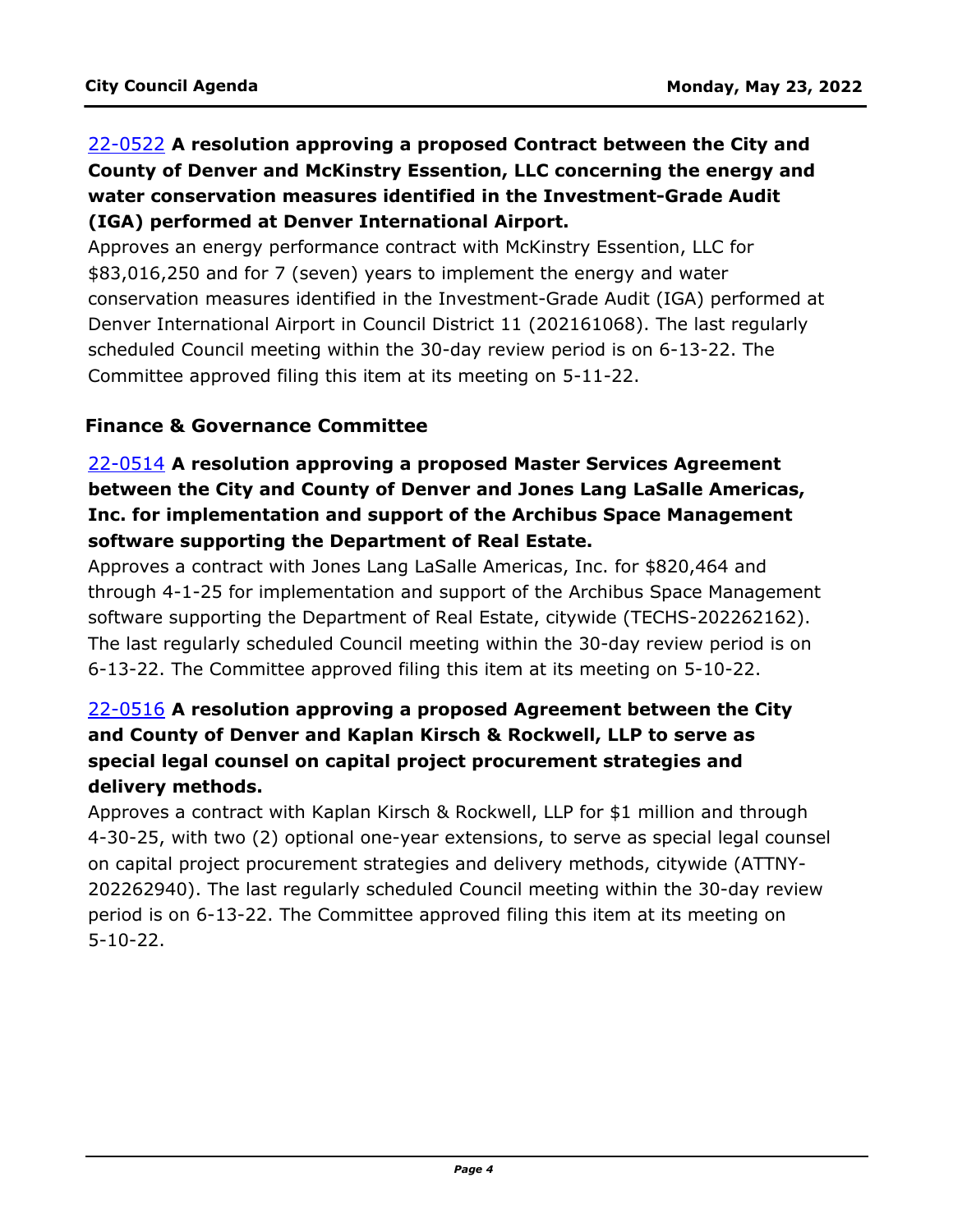# 22-0525 **A resolution approving a proposed Second Amendatory Agreement between the City and County of Denver and Brandeberry Public Affairs, [Inc. to provide continued state lobbying services to the City and County of](http://denver.legistar.com/gateway.aspx?m=l&id=/matter.aspx?key=21592)  Denver.**

Amends a contract with Brandeberry-McKenna Public Affairs to add \$370,000 for a new contract total of \$740,000 and one year for a new end date of 12-31-2023 to provide continued state lobbying services to the City and County of Denver (MAYOR-202262728). The last regularly scheduled Council meeting within the 30-day review period is on 6-13-22. The Committee approved filing this item at its meeting on 5-10-22.

# 22-0529 **A resolution approving a proposed Grant Agreement between the City and County of Denver and Passport Labs, Inc. for the purchase, implementation, licensing and ongoing support of the Parking Management Information System, supporting the Department of Transportation and Infrastructure operations.**

[Approves a contract with Passport Labs, Inc. for \\$25 million and for five \(5\) years for](http://denver.legistar.com/gateway.aspx?m=l&id=/matter.aspx?key=21596)  the purchase, implementation, licensing and ongoing support of the Parking Management Information System, supporting the Department of Transportation and Infrastructure operations, citywide (TECHS-202262615). The last regularly scheduled Council meeting within the 30-day review period is on 6-13-22. The Committee approved filing this item at its meeting on 5-10-22.

#### **Land Use, Transportation & Infrastructure Committee**

# 22-0504 **A resolution approving a proposed Agreement between the City and County of Denver and AloTerra Restoration Services, LLC for on-call restoration, natural resource management, lake management and other technical services for Denver Parks and Recreation.**

Approves a contract with AloTerra Restoration Services, LLC for \$1 million and for [three \(3\) years, with 1 optional one-year extension, for on-call restoration, natural](http://denver.legistar.com/gateway.aspx?m=l&id=/matter.aspx?key=21571)  resource management, lake management and other technical services for Denver Parks and Recreation, citywide (202262267). The last regularly scheduled Council meeting within the 30-day review period is on 6-13-22. The Committee approved filing this item at its meeting on 5-10-22.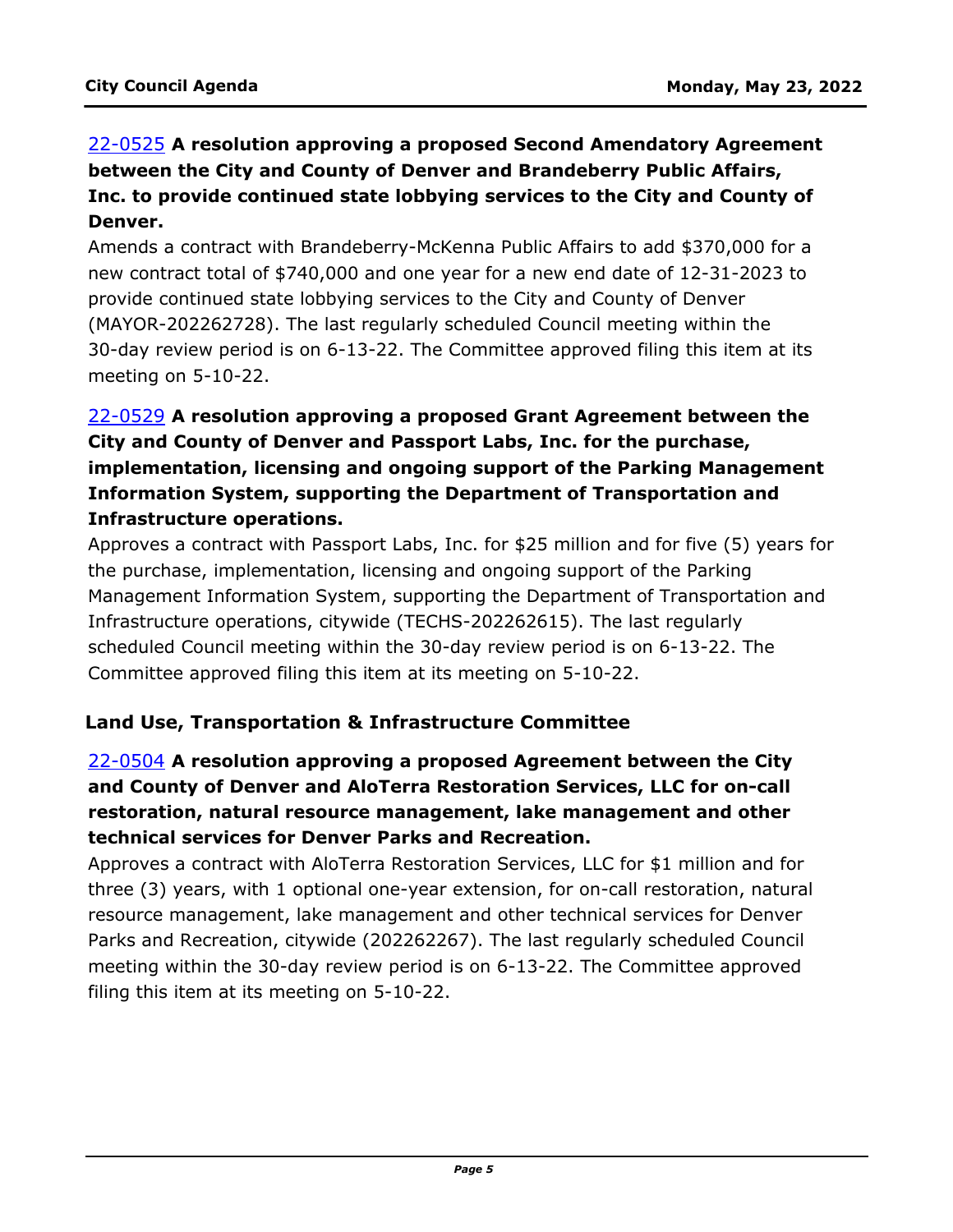# 22-0505 **A resolution approving a proposed Agreement between the City and County of Denver and Biohabitats, Inc. for on-call restoration, natural resource management, lake management and other technical services for Denver Parks and Recreation.**

[Approves a contract with Biohabitats, Inc. for \\$1 million and for three \(3\) years, with](http://denver.legistar.com/gateway.aspx?m=l&id=/matter.aspx?key=21572)  1 optional one-year extension, for on-call restoration, natural resource management, lake management and other technical services for Denver Parks and Recreation, citywide (202262259). The last regularly scheduled Council meeting within the 30-day review period is on 6-13-22. The Committee approved filing this item at its meeting on 5-10-22.

# 22-0506 **A resolution approving a proposed Agreement between the City and County of Denver and Cedar Creek Associates, Inc. for on-call restoration, natural resource management, lake management and other technical services for Denver Parks and Recreation.**

[Approves a contract with Cedar Creek Associates, Inc. for \\$1 million and for three](http://denver.legistar.com/gateway.aspx?m=l&id=/matter.aspx?key=21573)  (3) years, with 1 optional one-year extension, for on-call restoration, natural resource management, lake management and other technical services for Denver Parks and Recreation, citywide (202262239). The last regularly scheduled Council meeting within the 30-day review period is on 6-13-22. The Committee approved filing this item at its meeting on 5-10-22.

# 22-0507 **A resolution approving a proposed Agreement between the City and County of Denver and Dudek, Inc. for on-call restoration, natural resource management, lake management and other technical services for Denver Parks and Recreation.**

Approves a contract with Dudek for \$1 million and for three (3) years, with 1 [optional one-year extension, for on-call restoration, natural resource management,](http://denver.legistar.com/gateway.aspx?m=l&id=/matter.aspx?key=21574)  lake management and other technical services for Denver Parks and Recreation, citywide (202262361). The last regularly scheduled Council meeting within the 30-day review period is on 6-13-22. The Committee approved filing this item at its meeting on 5-10-22.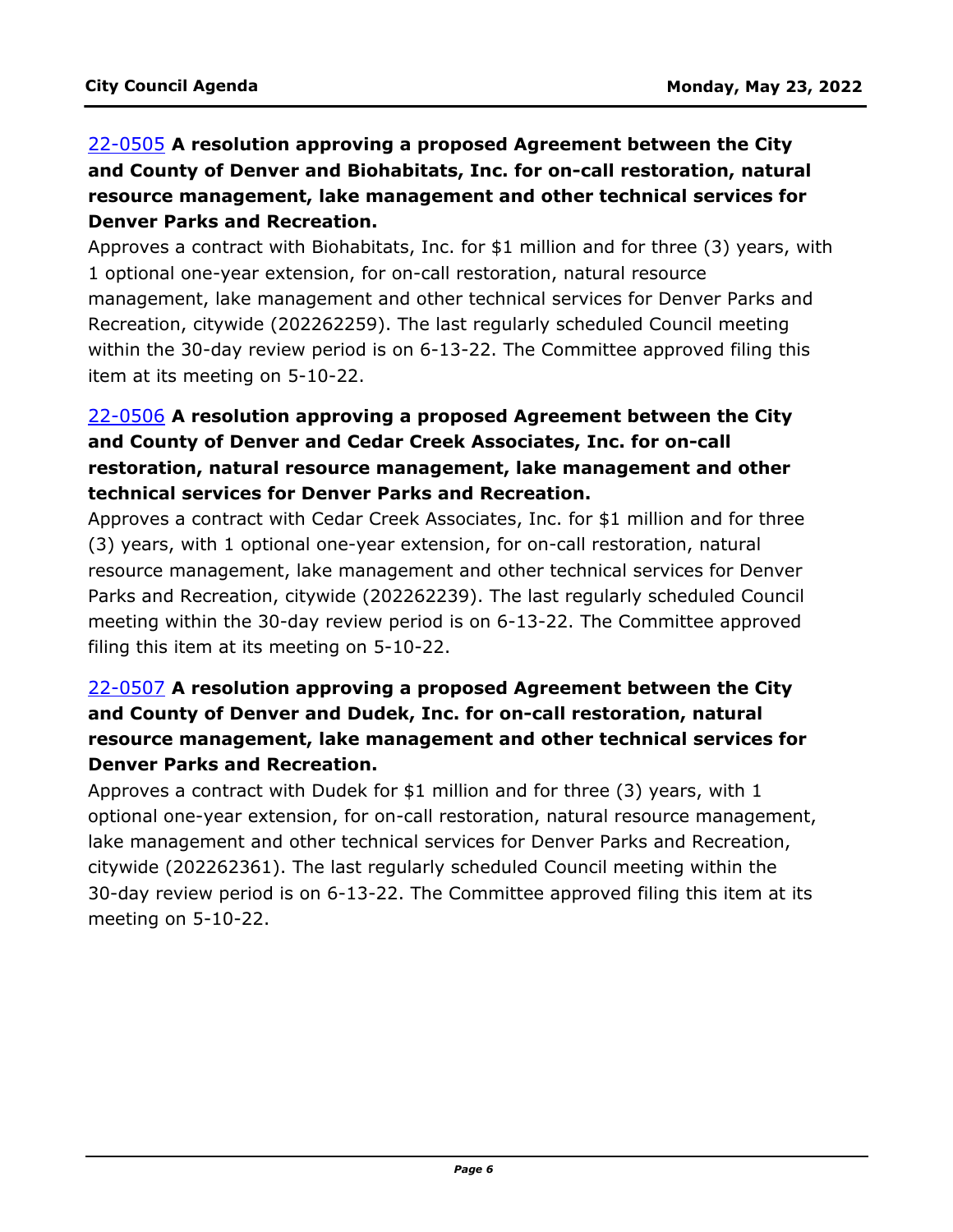# 22-0508 **A resolution approving a proposed Agreement between the City and County of Denver and Ero Resources Corporation for on-call restoration, natural resource management, lake management and other technical services for Denver Parks and Recreation.**

[Approves a contract with ERO Resources Corporation for \\$1 million and for three \(3\)](http://denver.legistar.com/gateway.aspx?m=l&id=/matter.aspx?key=21575)  years, with 1 optional one-year extension, for on-call restoration, natural resource management, lake management and other technical services for Denver Parks and Recreation, citywide (202262258). The last regularly scheduled Council meeting within the 30-day review period is on 6-13-22. The Committee approved filing this item at its meeting on 5-10-22.

# 22-0509 **A resolution approving a proposed Agreement between the City and County of Denver and GEI Consultants, Inc. for on-call restoration, natural resource management, lake management and other technical services for Denver Parks and Recreation.**

[Approves a contract with GEI Consultants, Inc. for \\$1 million and for three \(3\) years,](http://denver.legistar.com/gateway.aspx?m=l&id=/matter.aspx?key=21576)  with 1 optional one-year extension, for on-call restoration, natural resource management, lake management and other technical services for Denver Parks and Recreation, citywide (202262240). The last regularly scheduled Council meeting within the 30-day review period is on 6-13-22. The Committee approved filing this item at its meeting on 5-10-22.

## 22-0510 **A resolution approving a proposed Agreement between the City and County of Denver and Habitat Management, Inc. for on-call restoration, natural resource management, lake management and other technical services for Denver Parks and Recreation.**

[Approves a contract with Habitat Management, Inc. for \\$1 million and for three \(3\)](http://denver.legistar.com/gateway.aspx?m=l&id=/matter.aspx?key=21577)  years, with 1 optional one-year extension, for on-call restoration, natural resource management, lake management and other technical services for Denver Parks and Recreation, citywide (202262276). The last regularly scheduled Council meeting within the 30-day review period is on 6-13-22. The Committee approved filing this item at its meeting on 5-10-22.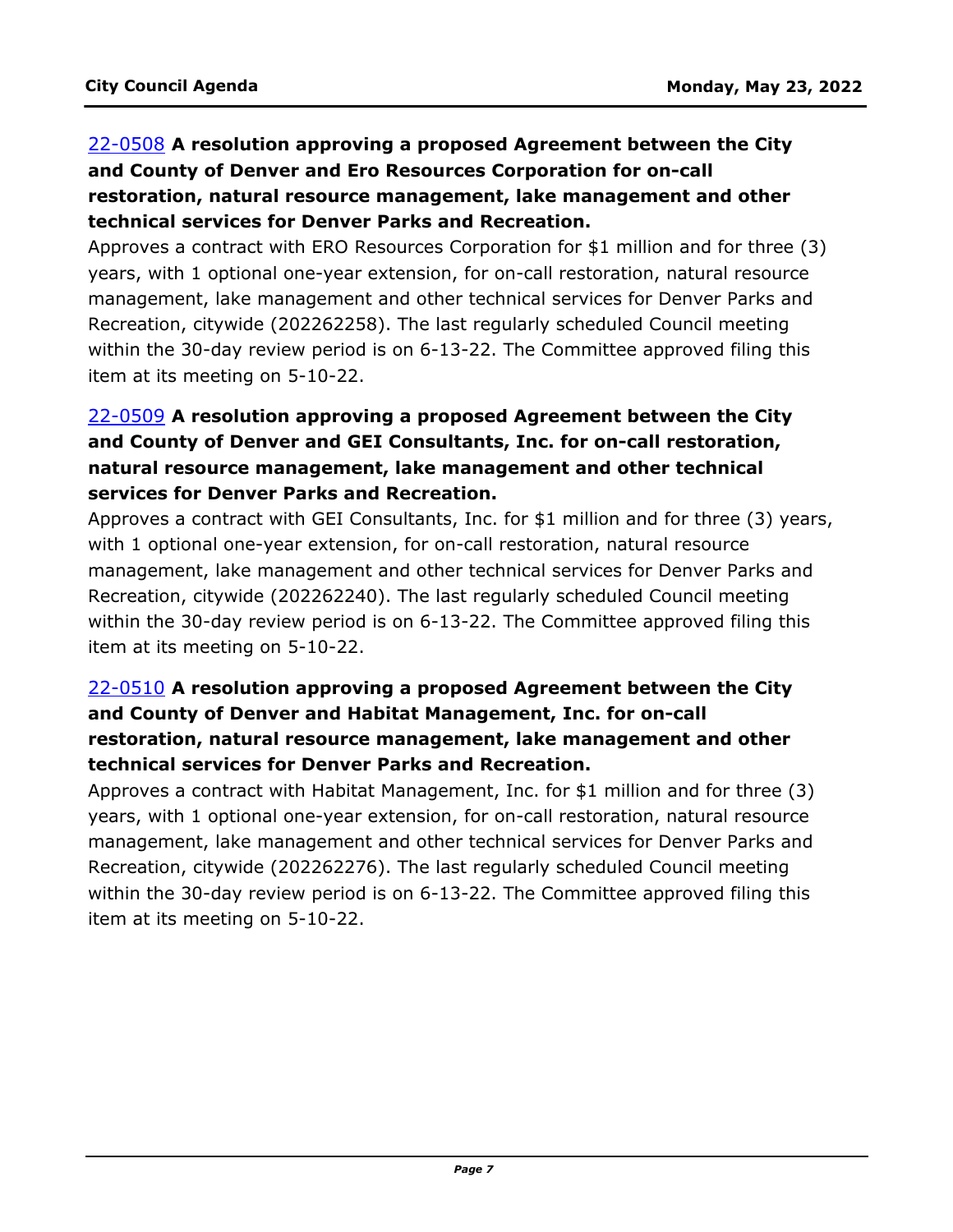# 22-0511 **A resolution approving a proposed Agreement between the City and County of Denver and Natural Resource Services, Inc. for on-call restoration, natural resource management, lake management and other technical services for Denver Parks and Recreation.**

[Approves a contract with Natural Resource Services, Inc. for \\$1 million and for three](http://denver.legistar.com/gateway.aspx?m=l&id=/matter.aspx?key=21578)  (3) years, with 1 optional one-year extension, for on-call restoration, natural resource management, lake management and other technical services for Denver Parks and Recreation, citywide (202262277). The last regularly scheduled Council meeting within the 30-day review period is on 6-13-22. The Committee approved filing this item at its meeting on 5-10-22.

# 22-0512 **A resolution approving a proposed Agreement between the City and County of Denver and Pinyon Environmental, Inc. for on-call restoration, natural resource management, lake management and other technical services for Denver Parks and Recreation.**

[Approves a contract with Pinyon Environmental, Inc. for \\$1 million and for three \(3\)](http://denver.legistar.com/gateway.aspx?m=l&id=/matter.aspx?key=21579)  years, with 1 optional one-year extension, for on-call restoration, natural resource management, lake management and other technical services for Denver Parks and Recreation, citywide (202262257). The last regularly scheduled Council meeting within the 30-day review period is on 6-13-22. The Committee approved filing this item at its meeting on 5-10-22.

# 22-0513 **A resolution approving a proposed Agreement between the City and County of Denver and Smith Environmental and Engineering, Inc. for on-call restoration, natural resource management, lake management and other technical services for Denver Parks and Recreation.**

Approves a contract with Smith Environmental and Engineering, Inc. for \$1 million [and for three \(3\) years, with 1 optional one-year extension, for on-call restoration,](http://denver.legistar.com/gateway.aspx?m=l&id=/matter.aspx?key=21580)  natural resource management, lake management and other technical services for Denver Parks and Recreation, citywide (202262260). The last regularly scheduled Council meeting within the 30-day review period is on 6-13-22. The Committee approved filing this item at its meeting on 5-10-22.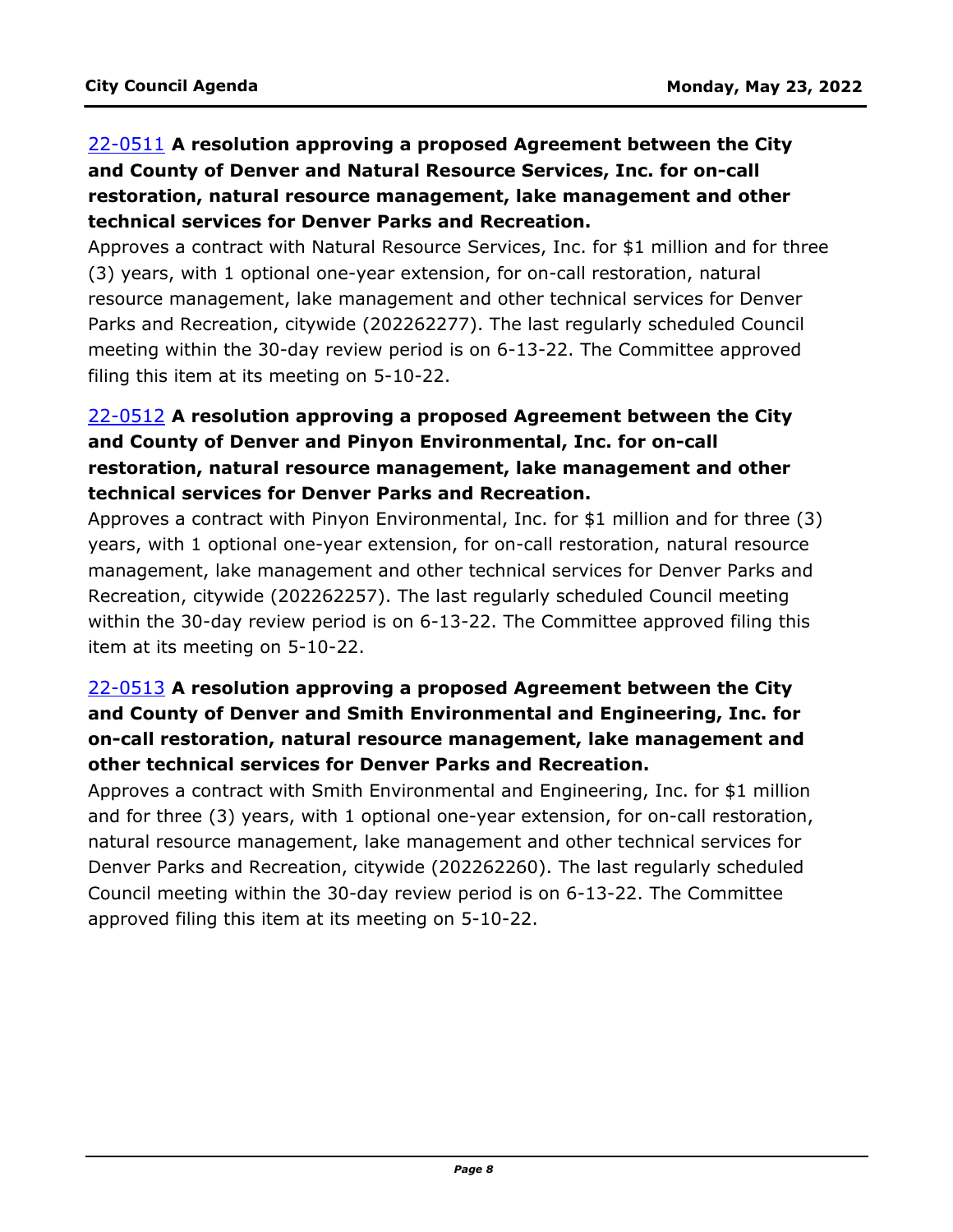## 22-0531 **A resolution laying out, opening and establishing as part of the [City street system a parcel of land as a public alley bounded by West 25th](http://denver.legistar.com/gateway.aspx?m=l&id=/matter.aspx?key=21598)  Avenue, North Julian Street, West 24th Avenue and North King Street.**

Dedicates a parcel of land as public right of way as public alley, bounded by West 25th Avenue, North Julian Street, West 24th Avenue, and North King Street in Council District 1. The Committee approved filing this item at its meeting on 5-10-22.

## 22-0534 **A resolution approving a proposed Contract between the City and County of Denver and Insituform Technologies, LLC for the 2022 Preventative and Critical Lining Phase 1 project, rehabilitating deteriorated sewer pipes in Council Districts 3 and 7.**

[Approves a contract with Insituform Technologies, LLC for \\$4,996,553 and 1 year for](http://denver.legistar.com/gateway.aspx?m=l&id=/matter.aspx?key=21601)  the 2022 Preventative and Critical Lining Phase 1 project, rehabilitating deteriorated sewer pipes in Council Districts 3 and 7 (202261839). The last regularly scheduled Council meeting within the 30-day review period is on 6-13-22. The Committee approved filing this item at its meeting on 5-10-22.

## 22-0535 **A resolution approving a proposed Second Amendatory Agreement between the City and County of Denver and Samsara, Inc. to modify the scope of work, increase the maximum contract amount, update provisions, and to provide telematics solutions for an additional 50 vehicles.**

[Amends a contract with Samsara Networks, Inc. to add \\$107,115 for a new contract](http://denver.legistar.com/gateway.aspx?m=l&id=/matter.aspx?key=21602)  total of \$4,779,445.89 to provide telematics solutions for an additional 50 vehicles. No change to contract duration (DOTI-202055321-02). The last regularly scheduled Council meeting within the 30-day review period is on 6-13-22. The Committee approved filing this item at its meeting on 5-10-22.

# 22-0537 **A resolution approving a proposed Third Amendatory Agreement between the City and County of Denver and Stanley Consultation, Inc. to improve safety on two roadways by redesigning and reconstructing 19 signals to meet current safety standards in Council District 7.**

Amends a contract with Stanley Consultants, Inc. by adding \$177,806.46 for a new total of \$1,062,577.17 and three (3) years for a new end date of 4-30-2025 for the 2017 Mill 15 traffic signal upgrade project to improve safety on two roadways by [redesigning and reconstructing 19 signals to meet current safety standards in Council](http://denver.legistar.com/gateway.aspx?m=l&id=/matter.aspx?key=21604)  District 7 (202262847-03[201843158-03]). The last regularly scheduled Council meeting within the 30-day review period is on 6-13-22. The Committee approved filing this item at its meeting on 5-10-22.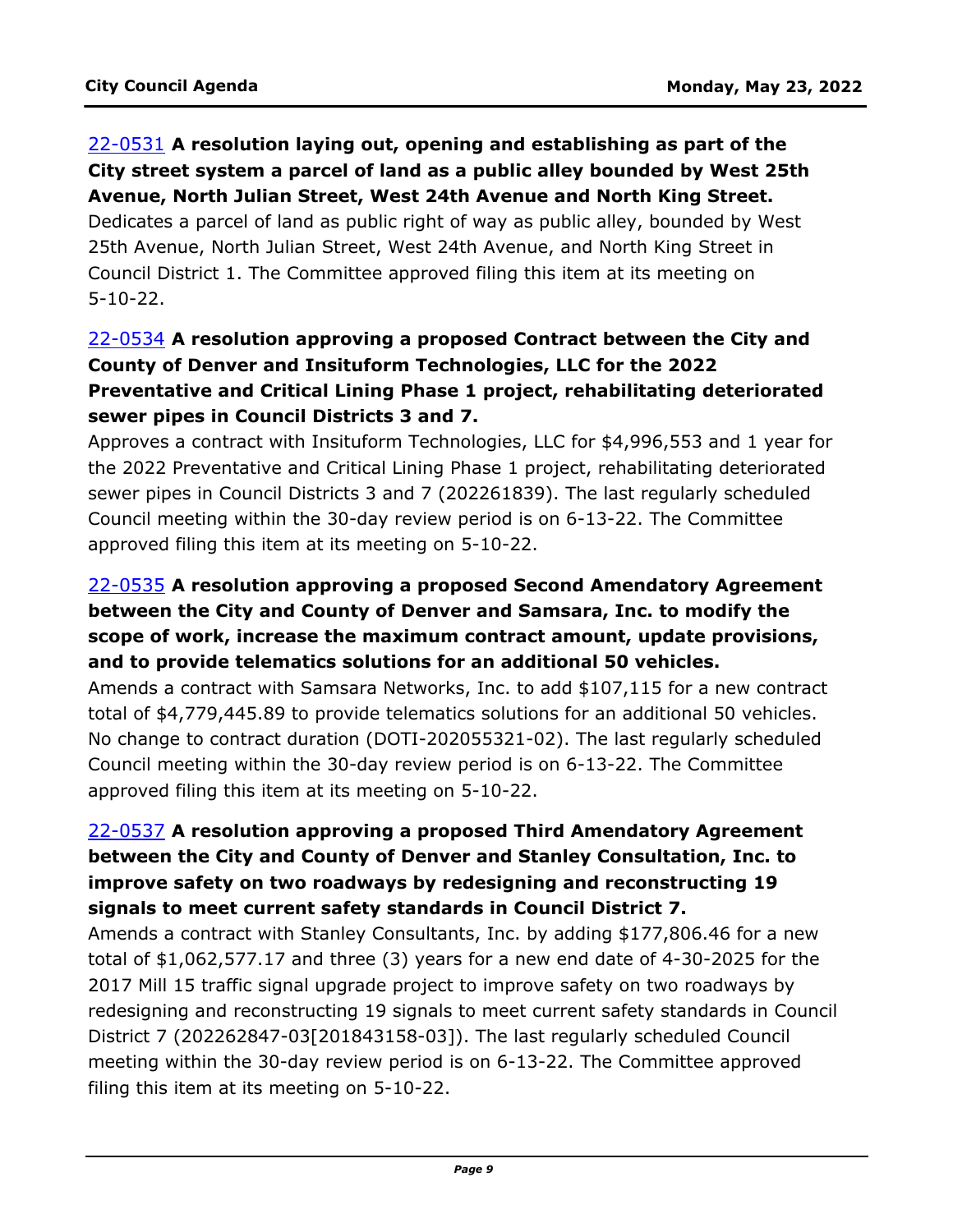# 22-0624 **A resolution authorizing and approving the expenditure and payment from the appropriation account designated "liability claims," the sum of forty-six thousand seven hundred fifty-one dollars and two cents (\$46,751.02) made payable to Joseph Walsh and Jennifer Walsh, in full payment and satisfaction of any and all claims related to Claim Number 2022-007322 arising from a sewer backup which occurred on March 31, 2022.**

[Settles a claim involving the Department of Transportation and Infrastructure. This](http://denver.legistar.com/gateway.aspx?m=l&id=/matter.aspx?key=21691)  item was approved for filing at the Mayor-Council meeting on 5-17-22.

#### **Safety, Housing, Education & Homelessness Committee**

# 22-0400 **A resolution approving a proposed Second Amendatory Agreement between the City and County of Denver and Colorado Health Network, Inc. to provide services to individuals living with HIV/AIDS in the Denver Transitional Grant Area.**

Amends a contract with Colorado Health Network, Inc., doing business as Denver Colorado AIDS Project and Howard Dental Center, by adding \$728,846 for a new contract total of \$3,389,846 and one year for a new end date of 2-28-2023 for emergency financial assistance, food bank & home delivered meals, medical case management, medical transportation, outpatient/ambulatory health, mental health, oral health care and oral health care directives, psychosocial support, substance [abuse outpatient care and housing services to individuals living with HIV/AIDS in the](http://denver.legistar.com/gateway.aspx?m=l&id=/matter.aspx?key=21467)  Denver Transitional Grant Area (202262517-02). The last regularly scheduled Council meeting within the 30-day review period is on 6-13-22. The Committee approved filing this item at its meeting on 4-13-22.

## 22-0498 **A resolution approving a proposed Contract between the City and County of Denver and Volunteers of America Colorado Branch to provide Head Start services to 96 children and their families.**

Approves a contract with Volunteers of America Colorado Branch for \$889,899 and [through 6-30-2023 to provide Head Start services to 96 children and their families in](http://denver.legistar.com/gateway.aspx?m=l&id=/matter.aspx?key=21565)  Council Districts 1, 2, 3 and 7 (MOEAI-202262471). The last regularly scheduled Council meeting within the 30-day review period is on 6-13-22. The Committee approved filing this item at its meeting on 5-11-22.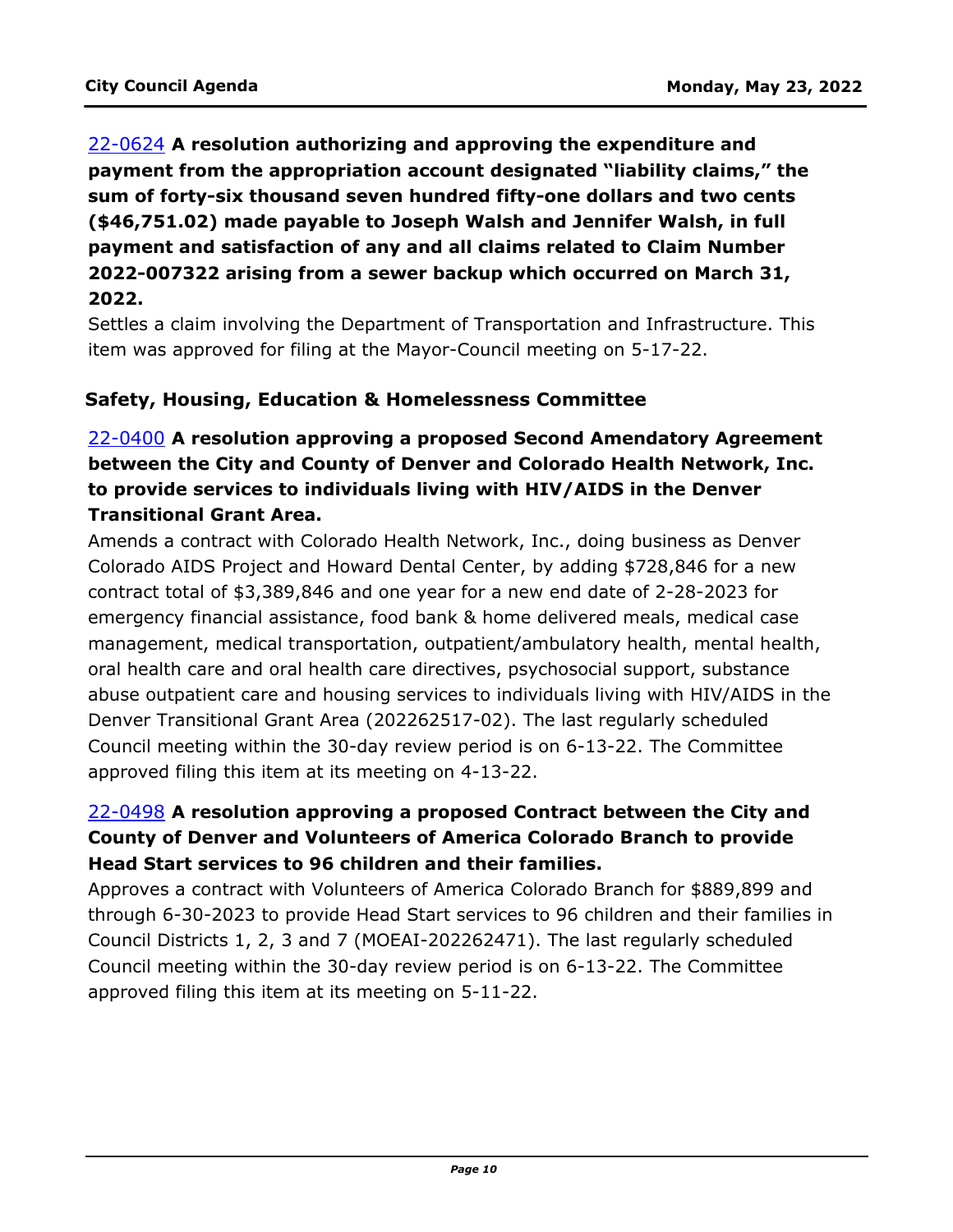## 22-0499 **A resolution approving a proposed Contract between the City and County of Denver and Family Star, Inc. to provide Head Start and Early Head Start services to 54 children and their families.**

Approves a contract with Family Star, Inc. for \$624,945 and through 6-30-2023 to [provide Head Start and Early Head Start services to 54 children and their families in](http://denver.legistar.com/gateway.aspx?m=l&id=/matter.aspx?key=21566)  Council Districts 1, 2, 3 and 7 (MOEAI-202262468). The last regularly scheduled Council meeting within the 30-day review period is on 6-13-22. The Committee approved filing this item at its meeting on 5-11-22.

# 22-0500 **A resolution approving a proposed Contract between the City and County of Denver and Catholic Charities and Community Services of the Archdiocese of Denver, Inc. to provide Head Start and Early Head Start services to 239 children and their families.**

Approves a contract with Catholic Charities and Community Services of the Archdiocese of Denver for \$2,240,006 and through 6-30-2023 to provide Head Start [and Early Head Start services to 239 children and their families in Council Districts 1,](http://denver.legistar.com/gateway.aspx?m=l&id=/matter.aspx?key=21567)  3, 7, 8 and 9 (MOEAI-202262465). The last regularly scheduled Council meeting within the 30-day review period is on 6-13-22. The Committee approved filing this item at its meeting on 5-11-22.

## 22-0501 **A resolution approving a proposed Contract between the City and County of Denver and Clayton Early Learning to provide Head Start and Early Head Start services to 224 children and their families.**

Approves a contract with Clayton Early Learning for \$2,151,030 and through 6-30-2023 to provide Head Start and Early Head Start services to 224 children and their families in Council Districts 3, 7, 8 and 11 (MOEAI-202262466). The last [regularly scheduled Council meeting within the 30-day review period is on 6-13-22.](http://denver.legistar.com/gateway.aspx?m=l&id=/matter.aspx?key=21568)  The Committee approved filing this item at its meeting on 5-11-22.

## 22-0502 **A resolution approving a proposed Fifth Amendatory Agreement between the City and County of Denver and Boys and Girls Clubs of Metropolitan Denver to add compensation to provide continued year-round comprehensive out-of-school-time services for approximately 3,000 youth.**

Amends a contract with the Boys and Girls Clubs of Metropolitan Denver to add [\\$80,000 for a new total of \\$606,400 to provide continued year-round comprehensive](http://denver.legistar.com/gateway.aspx?m=l&id=/matter.aspx?key=21569)  out-of-school-time services for approximately 3,000 youth annually, citywide. No change to contract duration (MOEAI-202261818). The last regularly scheduled Council meeting within the 30-day review period is on 6-13-22. The Committee approved filing this item at its meeting on 5-11-22.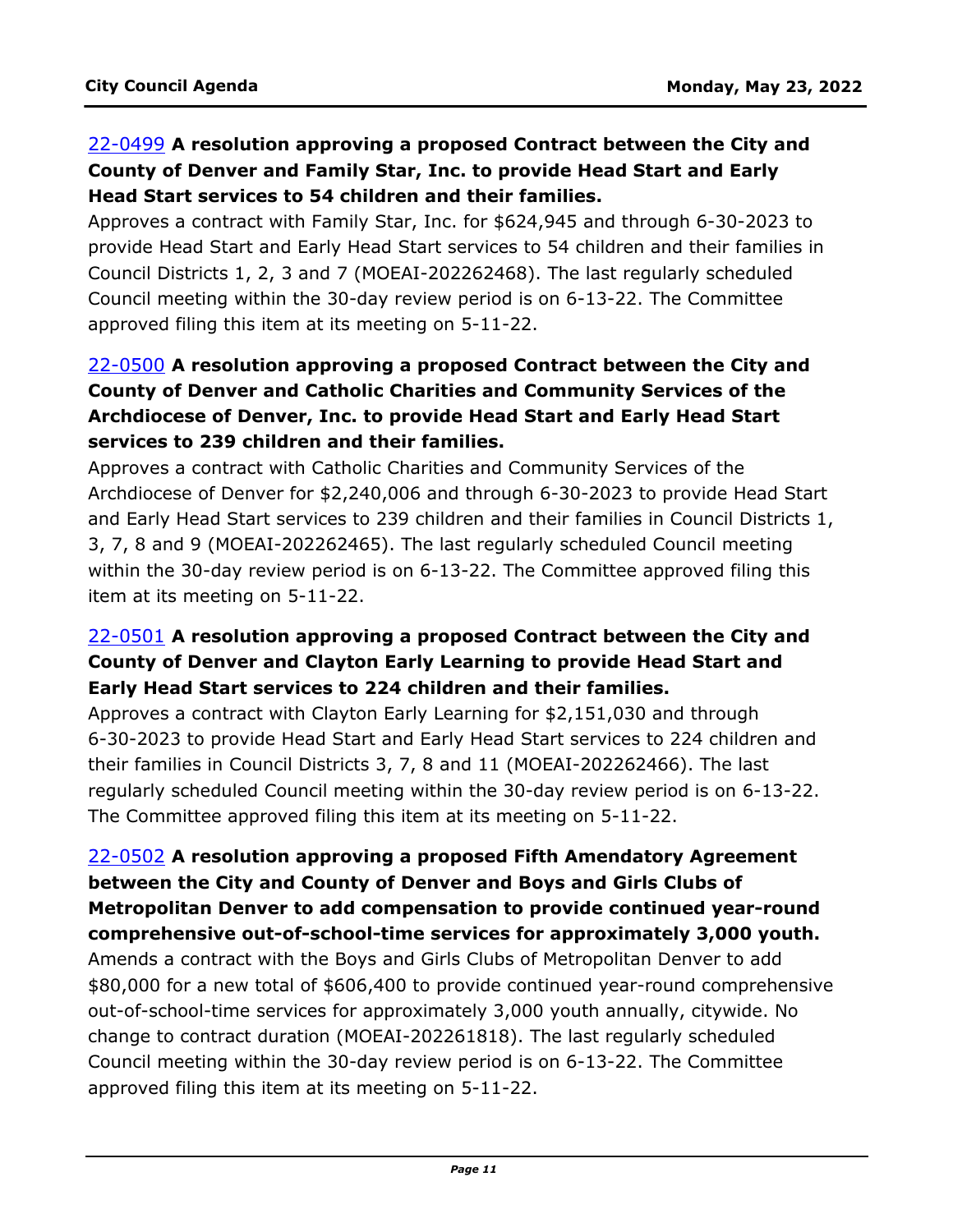## 22-0503 **A resolution approving a proposed Agreement between the City and County of Denver and Colorado Statewide Parent Coalition to support early childhood educators and providers serving immigrant and refugee communities, communities of color, and children with special needs.**

Approves a contract with Colorado Statewide Parent Coalition for \$674,400 in American Rescue Plan Act (ARPA) funds and through 12-31-2022 to support early childhood educators and providers serving immigrant and refugee communities, [communities of color, and children with special needs, citywide \(MOEAI-202262292\).](http://denver.legistar.com/gateway.aspx?m=l&id=/matter.aspx?key=21570)  The last regularly scheduled Council meeting within the 30-day review period is on 6-13-22. The Committee approved filing this item at its meeting on 5-11-22.

## 22-0517 **A resolution approving a proposed Agreement between the City and County of Denver and Mile High Montessori Early Learning Centers to provide Head Start services to 321 children and their families.**

Approves a contract with Mile High Early Learning for \$2,811,750 and through 6-30-2023 to provide Head Start services to 321 children and their families in [Council Districts 3, 5, 8, 9, and 10 \(MOEAI-202262469\). The last regularly scheduled](http://denver.legistar.com/gateway.aspx?m=l&id=/matter.aspx?key=21584)  Council meeting within the 30-day review period is on 6-13-22. The Committee approved filing this item at its meeting on 5-11-22.

# 22-0523 **A resolution approving a proposed First Amendment and Modification Agreement between the City and County of Denver and Atlantis Community Foundation to align agreement's compliance terms with the requirements of the United States Department of Housing and Urban Development (HUD).**

Amends a contract with Atlantis Community Foundation to align the compliance [terms for loan financing with the compliance terms of United States Department of](http://denver.legistar.com/gateway.aspx?m=l&id=/matter.aspx?key=21590)  Housing and Urban Development (HUD) for the Liberty House affordable housing project, located at 1500 Hooker Street in Council District 3. No change to contract duration or amount (HOST-202161495). The last regularly scheduled Council meeting within the 30-day review period is on 6-13-22. The Committee approved filing this item at its meeting on 5-11-22.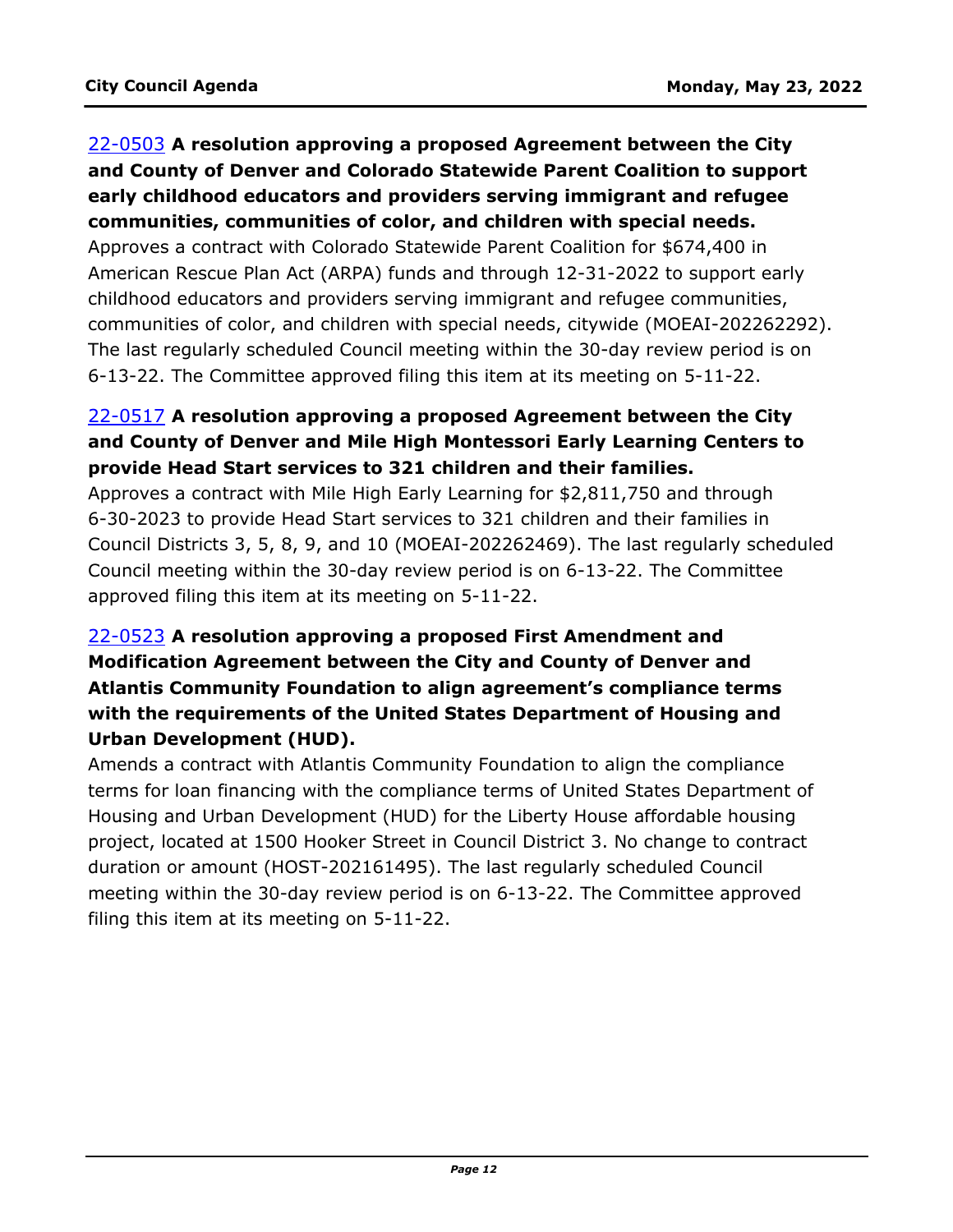# 22-0524 **A resolution approving a proposed Amendatory Agreement between the City and County of Denver and Community Outreach Service Center, Inc. to delay the contract start date.**

Amends a contract with Community Outreach Service Center, Inc. by delaying the contract start date one (1) year for a new start date of 1-1-2023 and through 12-31-2038 to accommodate delays in financial closing of the supportive rental [housing project Charity's House, located at 3022 Welton St. in Council District 9. No](http://denver.legistar.com/gateway.aspx?m=l&id=/matter.aspx?key=21591)  change to contract amount or scope (HOST-202055119-01). The last regularly scheduled Council meeting within the 30-day review period is on 6-13-22. The Committee approved filing this item at its meeting on 5-11-22.

# **BILLS FOR INTRODUCTION**

## **Finance & Governance Committee**

## 22-0519 **A bill for an ordinance making an appropriation in the Capital Improvements and Capital Maintenance Fund.**

[Appropriates \\$2 million from Capital Improvement Fund \(32050\) contingency](http://denver.legistar.com/gateway.aspx?m=l&id=/matter.aspx?key=21586)  to address unanticipated capital improvement needs at La Alma Recreation Center outdoor swimming pool in Council District 3The Committee approved filing this item at its meeting on 5-10-22.

# 22-0527 **A bill for an ordinance approving a proposed easement agreement between the City and County of Denver and Board of Water Commissioners for relocation of the Denver Water main line in connection with roadway improvements.**

Approves a permanent non-exclusive easement agreement with the Board of Water Commissioners for \$10 for relocation of the Denver Water main line in connection with roadway improvements near 52nd Ave. and Emerson St located along the South Platte River near Heron Pond/Carpio Sanguinette Park in Council District 9 [\(FINAN-202262814\). The last regularly scheduled Council meeting within the 30-day](http://denver.legistar.com/gateway.aspx?m=l&id=/matter.aspx?key=21594)  review period is on 6-13-22. The Committee approved filing this item at its meeting on 5-10-22.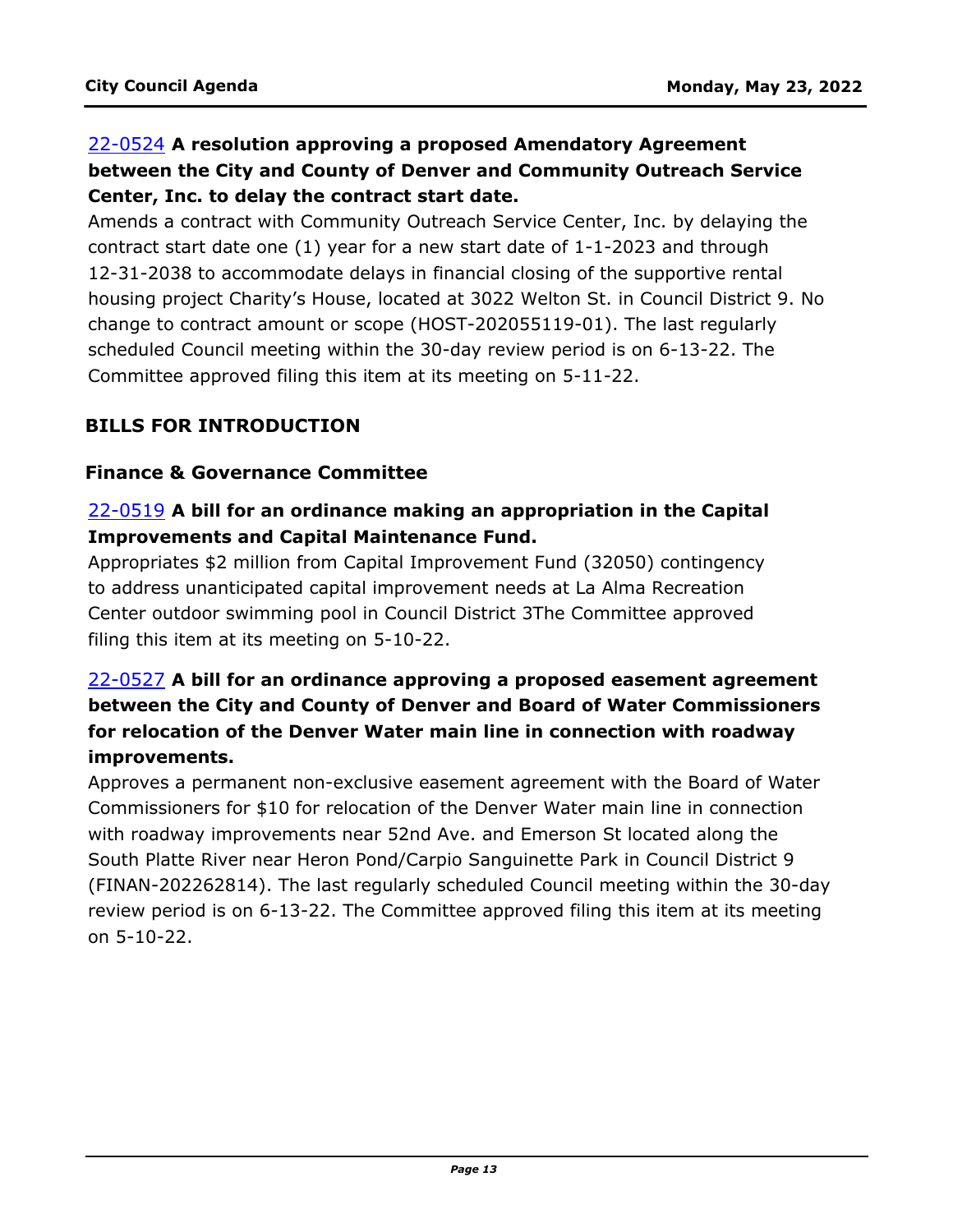#### **Land Use, Transportation & Infrastructure Committee**

#### 22-0469 **A bill for an ordinance changing the zoning classification for 1895 North Quebec Street and 1800 North Oneida Street in South Park Hill.**

Approves a map amendment to rezone property from CMP-EI, UO-3 to CMP-EI with waivers (campus zoning), located at 1895 N. Quebec Street and 1800 N. Oneida [Street \(and other associated addresses\) in Council District 8. If ordered published, a](http://denver.legistar.com/gateway.aspx?m=l&id=/matter.aspx?key=21536)  public hearing will be held on Monday, 6-20-22. The Committee approved filing this item at its meeting on 5-3-22.

## 22-0470 **A bill for an ordinance changing the zoning classification for 1450 North Olive Street in Montclair.**

Approves a map amendment to rezone property from E-SU-Dx to E-SU-D1x (allows [for an accessory dwelling unit\), located at 1450 N. Olive Street in Council District 5.](http://denver.legistar.com/gateway.aspx?m=l&id=/matter.aspx?key=21537)  If ordered published, a public hearing will be held on Monday, 6-20-22. The Committee approved filing this item at its meeting on 5-3-22.

## 22-0476 **A bill for an ordinance changing the zoning classification of 2524-2660 Larimer Street, 2609, 2623, 2641 Lawrence Street in Five Points.**

[Approves a map amendment to rezone property from C-MU-30 with waivers, UO-1;](http://denver.legistar.com/gateway.aspx?m=l&id=/matter.aspx?key=21543)  I-MX-3, UO-2, DO-7; G-MU-3, UO-3 to PUD-G 28 (multi-unit, 30 stories to planned development), located at 2524-2660 Larimer St, 2609, 2623, 2641 Lawrence St. in Council District 9. If ordered published, a public hearing will be held on Monday, 6-20-22. The Committee approved filing this item at its meeting on 5-3-22.

# 22-0526 **A bill for an ordinance relinquishing the easements, in their entirety, reserved in: Ordinance No. 19770184, Series of 1977, recorded with the Denver Clerk & Recorder at Book 1431, Page 349; and, Ordinance No. 20161134, Series of 2016, recorded with the Denver Clerk & Recorder at Reception No. 2016171591, located at 650 West Colfax Avenue.**

Relinquishes the following easements in their entirety: the east-west sanitary and utility easements as established in Vacating Ordinance No. 184, Series of 1977 and [the easements in the alley bounded by West 14th Avenue, West Colfax Avenue, Fox](http://denver.legistar.com/gateway.aspx?m=l&id=/matter.aspx?key=21593)  Street and Galapago Street as established in Vacating Ordinance No 20161134, Series 2016, located at 650 West Colfax Avenue in Council District 10. The last regularly scheduled Council meeting within the 30-day review period is on 6-13-22. The Committee approved filing this item at its meeting on 5-10-22.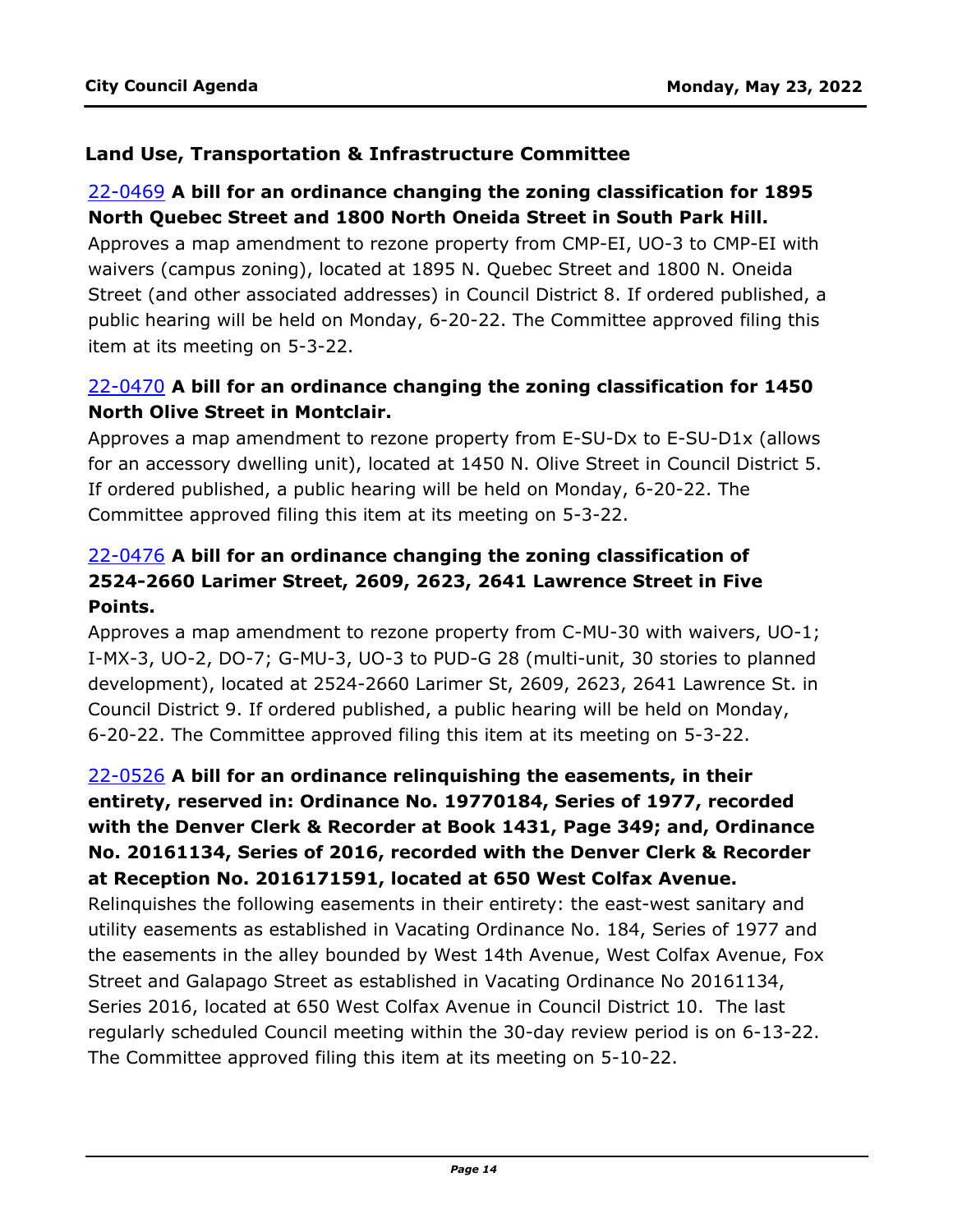## 22-0532 **A bill for an ordinance relinquishing the easement reserved in Ordinance No. 20200541, Series of 2020 recorded with the Denver Clerk & Recorder at Reception No. 2020107805, located at 3850 Blake Street.**

Relinquishes the easements in their entirety as established in Vacating Ordinance [No. 20200541, Series of 2020, located at 3850 Blake Street in Council District 9. The](http://denver.legistar.com/gateway.aspx?m=l&id=/matter.aspx?key=21599)  last regularly scheduled Council meeting within the 30-day review period is on 6-13-22. The Committee approved filing this item at its meeting on 5-10-22.

# 22-0533 **A bill for an ordinance relinquishing the easement, in its entirety, established in Section I.C. of the Property Deed recorded with the Denver Clerk & Recorder at Reception No. 2018124831, located at 8801 East 39th Avenue.**

Relinquishes the easement in Article I.C., in its entirety reserved in the Property [Deed with Recordation No. 2018124831, located at 8801 East 39th Avenue in Council](http://denver.legistar.com/gateway.aspx?m=l&id=/matter.aspx?key=21600)  District 8. The last regularly scheduled Council meeting within the 30-day review period is on 6-13-22. The Committee approved filing this item at its meeting on 5-10-22.

## **Safety, Housing, Education & Homelessness Committee**

# 22-0443 **A bill for an ordinance approving a proposed Intergovernmental Agreement between the City and County of Denver and Denver Health and Hospital Authority (DHHA), to support the expansion of the Support Team Assisted Response (STAR) program.**

Approves an intergovernmental agreement with Denver Health and Hospital Authority (DHHA) for \$526,610.38 and through 12-31-22 to provide funding for the purchase and customization of five (5) 2022 Ford Transit 150 cargo vans to support the expansion of the Support Team Assisted Response (STAR) program, citywide. [\(ENVHL-202161574\). The last regularly scheduled Council meeting within the 30-day](http://denver.legistar.com/gateway.aspx?m=l&id=/matter.aspx?key=21510)  review period is on 6-13-22. The Committee approved filing this item at its meeting on 4-27-22.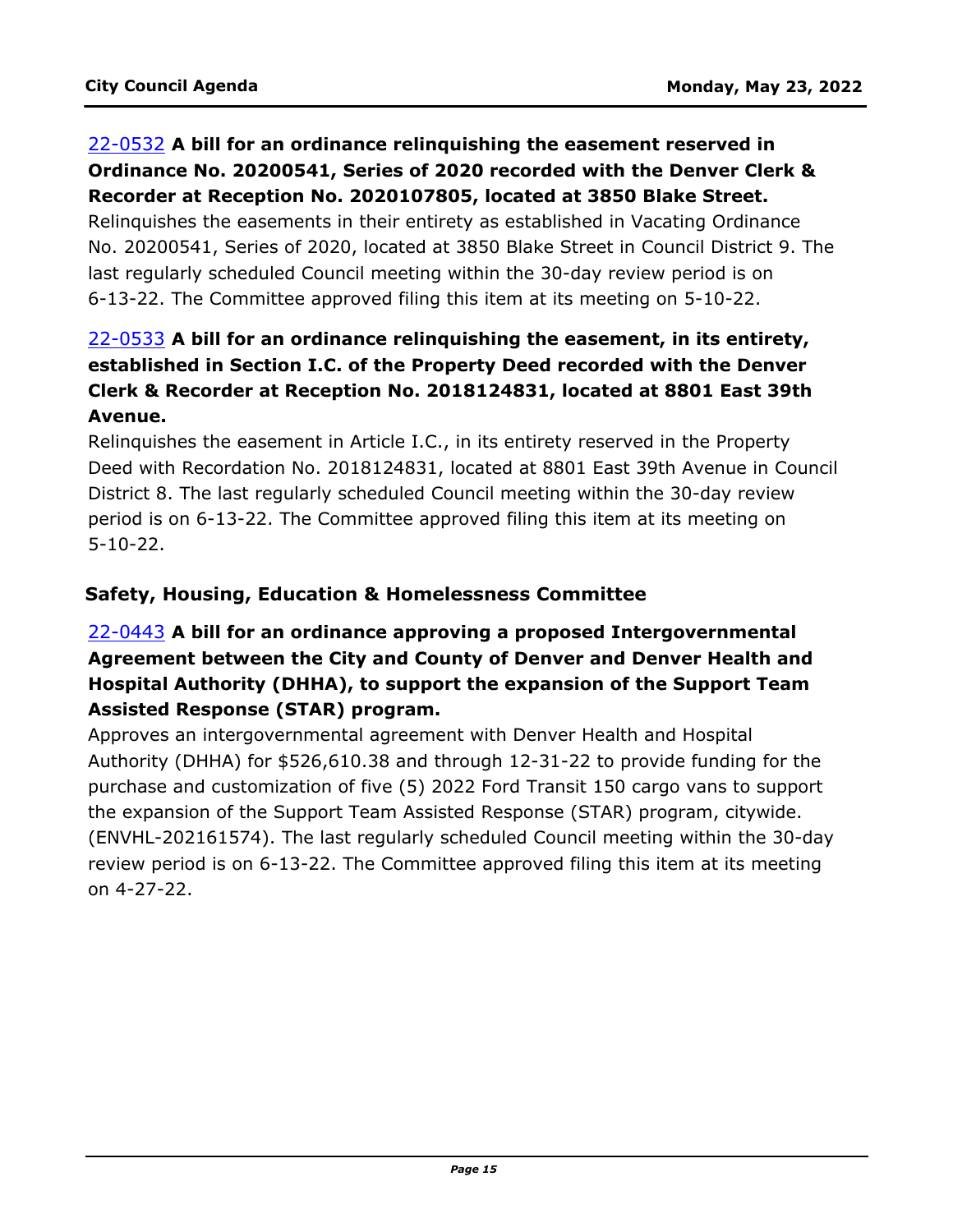# 22-0515 **A bill for an ordinance amending an Agreement with the Colorado Department of Health Care Policy and Financing by adding \$927,571.46 for a new total of \$1,855,142.92 and one (1) year for a new end date of 6-30-2022 for achieving performance-based deliverables related to County administration, medical assistance eligibility and cooperation with other medical assistance-related entities, citywide (SOCSV-202055468).**

Amends a revenue grant agreement with the Colorado Department of Health Care Policy and Financing by adding \$927,571.46 for a new total of \$1,855,142.92 and one (1) year for a new end date of 6-30-2022 for achieving performance-based deliverables related to County administration, medical assistance eligibility and cooperation with other medical assistance-related entities, citywide [\(SOCSV-202055468\). The last regularly scheduled Council meeting within the 30-day](http://denver.legistar.com/gateway.aspx?m=l&id=/matter.aspx?key=21582)  review period is on 6-13-22. The Committee approved filing this item at its meeting on 5-11-22.

## **BILLS FOR FINAL CONSIDERATION**

#### **Finance & Governance Committee**

## 22-0467 **A bill for an ordinance authorizing a capital equipment purchase in the General Government Special Revenue Fund.**

Authorizes the capital equipment purchase of eleven (11) compost trucks, for a total [of \\$4,044,775 as part of a companion lease package, through the Planned Fleet Fund](http://denver.legistar.com/gateway.aspx?m=l&id=/matter.aspx?key=21534)  (SRF 11804), and ultimately transferring to the Compost Fund (SRF11862), to support the increased demand in compost pickup services, citywide. The last regularly scheduled Council meeting within the 30-day review period is on 6-6-22. The Committee approved filing this item at its meeting on 5-3-22.

# 22-0468 **A bill for an ordinance approving a proposed First Amendment to Intergovernmental Agreement between the City and County of Denver and Denver Health and Hospital Authority to provide for management costs associated with implementing the FEMA Public Assistance grant program for Covid-19 response.**

Amends a sub-award agreement with Denver Health and Hospital Authority to add  $$201,480$  for a new total of  $$19,041,165.38$  to provide allowed managements costs associated with implementing the FEMA public assistance grant program for Covid-19 response, citywide (FINAN-202054689). The last regularly scheduled Council meeting within the 30-day review period is on 6-6-22. The Committee approved filing this item at its meeting on 5-3-22.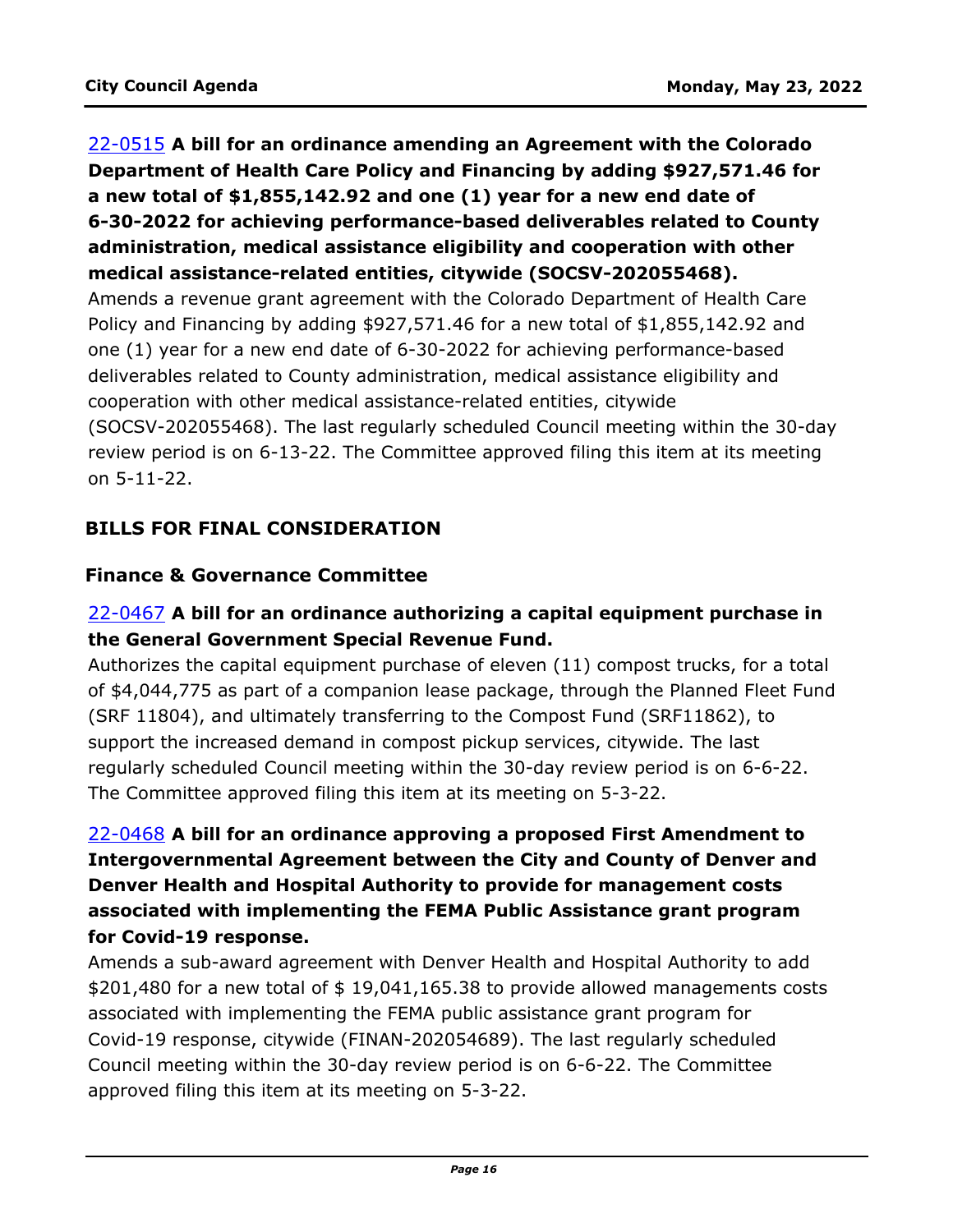# 22-0472 **A bill for an ordinance amending the classification and pay plan for employees in the Career Service and for certain employees not in the Career Service.**

Amends the Classification and Pay Plan by changing the title of Civil-Criminal Investigator III to Human Services Investigator and the pay grade of Criminal [Investigator III. The Committee approved filing this item at its meeting on 5-3-22.](http://denver.legistar.com/gateway.aspx?m=l&id=/matter.aspx?key=21539)

## 22-0473 **A bill for an ordinance amending the classification and pay plan for employees in the Career Service and for certain employees not in the Career Service.**

[Amends the Classification and Pay Plan by changing the pay grades for the Eligibility](http://denver.legistar.com/gateway.aspx?m=l&id=/matter.aspx?key=21540)  Technician classification series. The Committee approved filing this item at its meeting on 5-3-22.

## 22-0474 **A bill for an ordinance amending the classification and pay plan for employees in the Career Service and for certain employees not in the Career Service.**

[Amends the Classification and Pay Plan by changing the pay grades for the Paralegal](http://denver.legistar.com/gateway.aspx?m=l&id=/matter.aspx?key=21541)  classification series. The Committee approved filing this item at its meeting on 5-3-22.

# 22-0484 **A bill for an ordinance authorizing a recission from and an appropriation in the General Fund to make a cash transfer to the Planned Fleet Replacement Special Revenue Fund and authorizing the purchase of capital equipment in the General Government Special Revenue Fund.**

Approves the rescission of \$75,000 from the Denver Public Library's (DPL) [appropriation in the General Fund \(01010\), makes an appropriation transferring cash](http://denver.legistar.com/gateway.aspx?m=l&id=/matter.aspx?key=21551)  to the Planned Fleet Special Revenue Fund (11804), and authorizes the capital equipment purchase of a vehicle for DPL to support increased DPL delivery operation needs, citywide. The Committee approved filing this item at its meeting on 5-3-22.

## **RECAP OF BILLS TO BE CALLED OUT**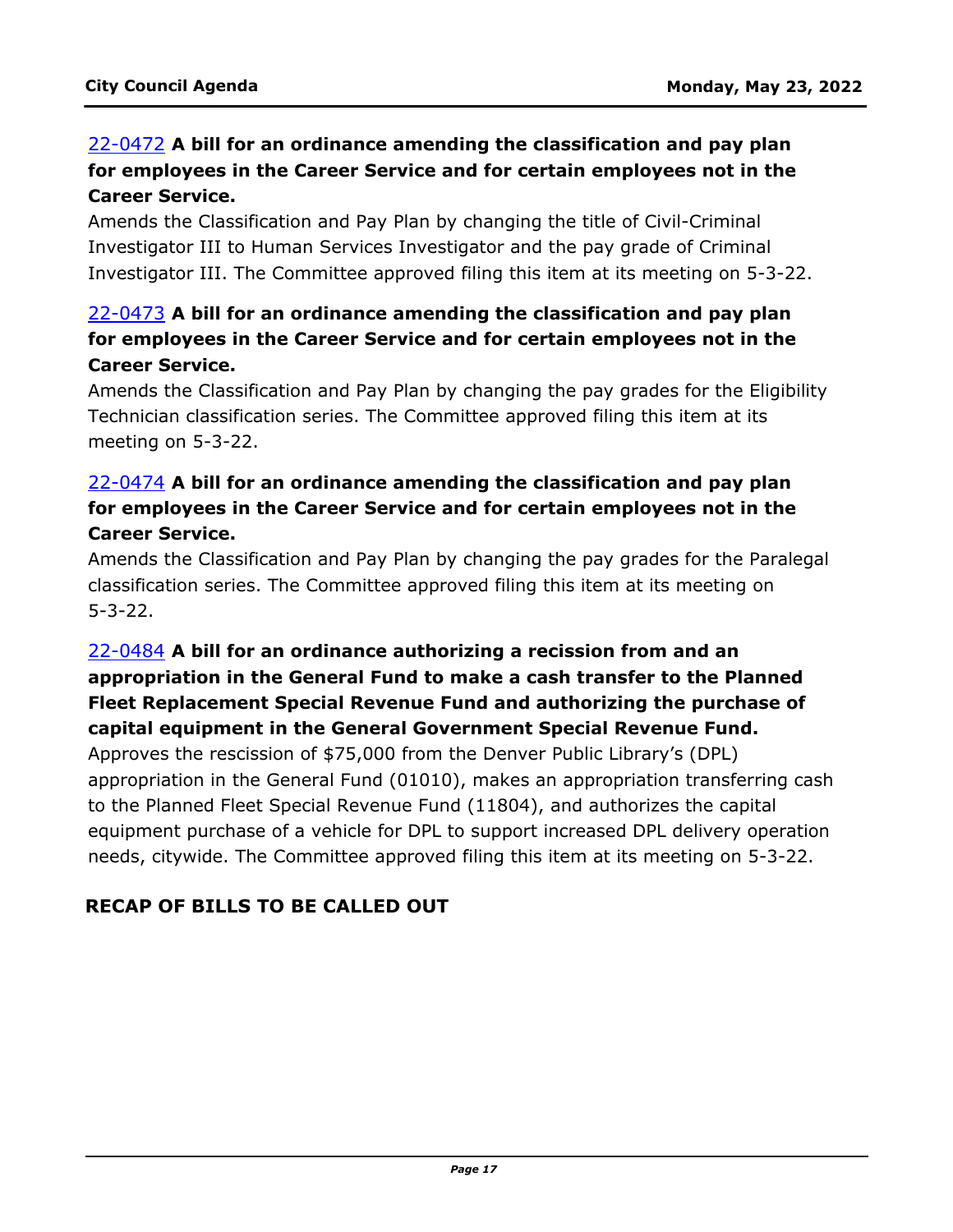#### **PRE-RECESS ANNOUNCEMENT**

Tonight, there will be a required public hearing on Council Bill 22-0342, changing the zoning classification for 1286 South Gilpin Street in Washington Park; a required public hearing on Council Bill 22-0354, changing the zoning classification for 2640 North Grape Street in North Park Hill; and, a required public hearing on Council Bill 22-0355, changing the zoning classification for 480 South Tejon Street in Athmar Park. Anyone wishing to speak on any of these matters must go online to sign up during the recess of Council.

#### **RECESS**

## **COUNCIL RECONVENES AND RESUMES ITS REGULAR SESSION**

#### **PUBLIC HEARINGS - BILLS FOR FINAL CONSIDERATION**

#### **Land Use, Transportation & Infrastructure Committee**

## 22-0342 **A bill for an ordinance changing the zoning classification for 1286 South Gilpin Street in Washington Park.**

[Approves a map amendment to rezone property from U-SU-C to U-SU-C1 \(allows for](http://denver.legistar.com/gateway.aspx?m=l&id=/matter.aspx?key=21409)  an accessory dwelling unit), located at 1286 South Gilpin Street in Council District 6. The Committee approved filing this item at its meeting on 3-29-22.

## 22-0354 **A bill for an ordinance changing the zoning classification for 2640 North Grape Street in North Park Hill.**

[Approves a map amendment to rezone property from E-SU-Dx to E-SU-D1x \(allows](http://denver.legistar.com/gateway.aspx?m=l&id=/matter.aspx?key=21421)  for an accessory dwelling unit), located at 2640 North Grape Street in Council District 8. The Committee approved filing this item at its meeting on 3-29-22.

## 22-0355 **A bill for an ordinance changing the zoning classification for 480 South Tejon Street in Athmar Park.**

[Approves a map amendment to rezone property from E-SU-B to E-SU-B1 \(allows for](http://denver.legistar.com/gateway.aspx?m=l&id=/matter.aspx?key=21422)  an accessory dwelling unit), located at 480 South Tejon Street in Council District 7. The Committee approved filing this item at its meeting on 3-29-22.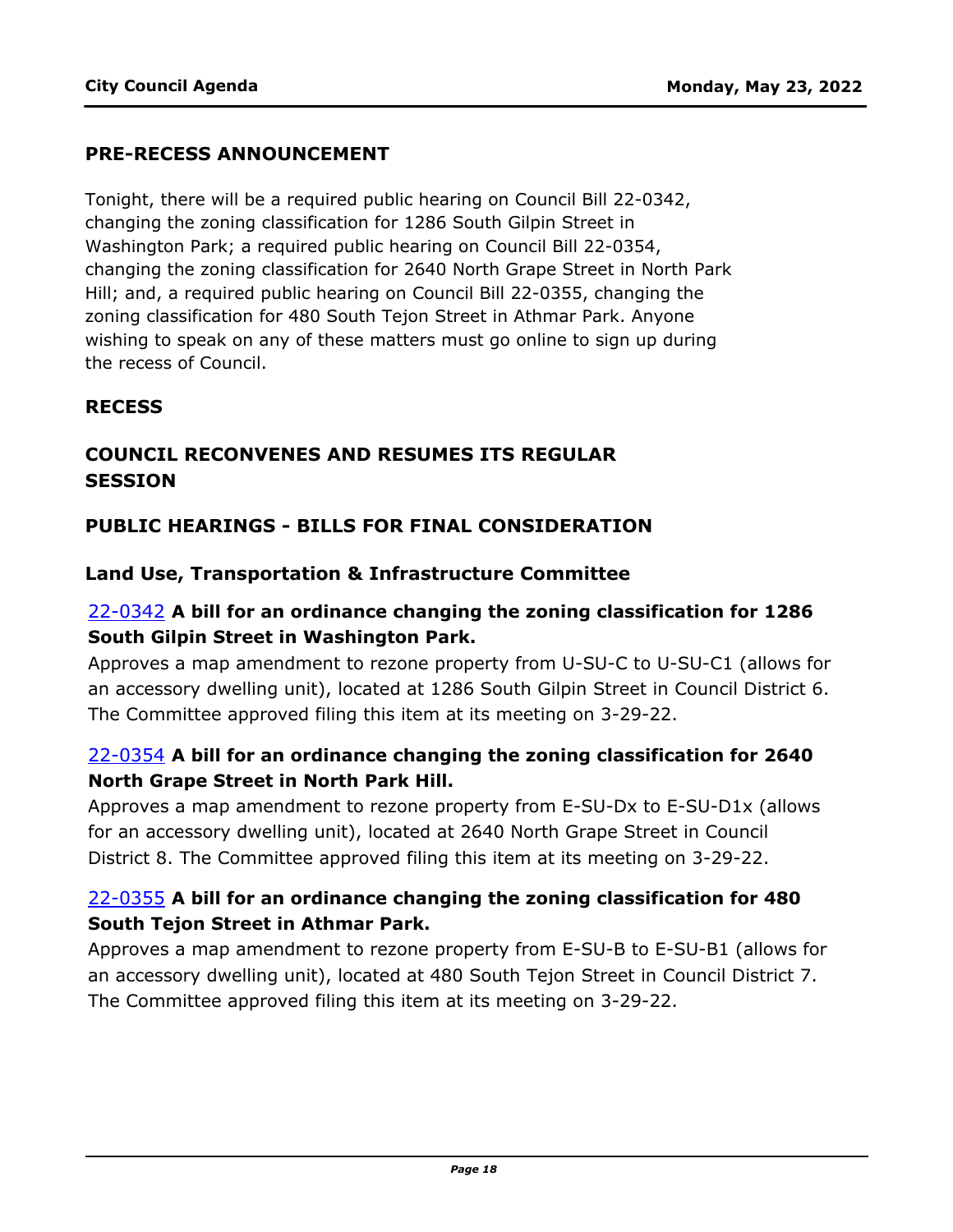#### **PRE-ADJOURNMENT ANNOUNCEMENT**

Dependent upon publication, on Monday, June 20, 2022, Council will hold a required public hearing on Council Bill 22-0469, changing the zoning classification for 1895 North Quebec Street and 1800 North Oneida Street in South Park Hill; a required public hearing on Council Bill 22-0470, changing the zoning classification for 1450 North Olive Street in Montclair; and a required public hearing on Council Bill 22-0476, changing the zoning classification of 2524-2660 Larimer Street, 2609, 2623, 2641 Lawrence Street in Five Points. Any protests against Council Bills 22-0469, 22-0470 or 22-0476 must be filed with the Council Offices no later than noon on Monday, June 13, 2022.

#### **ADJOURN**

#### **PENDING**

FOR 6-6-22:

## 22-0412 **A bill for an ordinance changing the zoning classification for 4401 South Quebec Street in Hampden South.**

[Approves a map amendment to rezone a property from PUD 206 to S-MX-5 \(planned](http://denver.legistar.com/gateway.aspx?m=l&id=/matter.aspx?key=21479)  development to suburban, mixed-use) located at 4401 South Quebec Street in Council District 4. The Committee approved filing this item at its meeting on 4-19-22.

#### **Final Consideration 6-6-22 | Required Public Hearing**

#### 22-0424 **A bill for an ordinance amending the Denver Zoning Code.**

Approves a Denver Zoning Code text amendment to implement the recommendations of the Expanding Housing Affordability project to encourage provision of additional affordable housing beyond mandatory requirements, [transition multiple existing incentive systems in various overlays, encourage on-site](http://denver.legistar.com/gateway.aspx?m=l&id=/matter.aspx?key=21491)  compliance with affordable housing requirements through other incentives, and correct minor errors and omissions from other recently adopted zoning code text amendments. The Committee approved filing this item at its meeting on 4-26-22. **Final Consideration 6-6-22 | Required Public Hearing**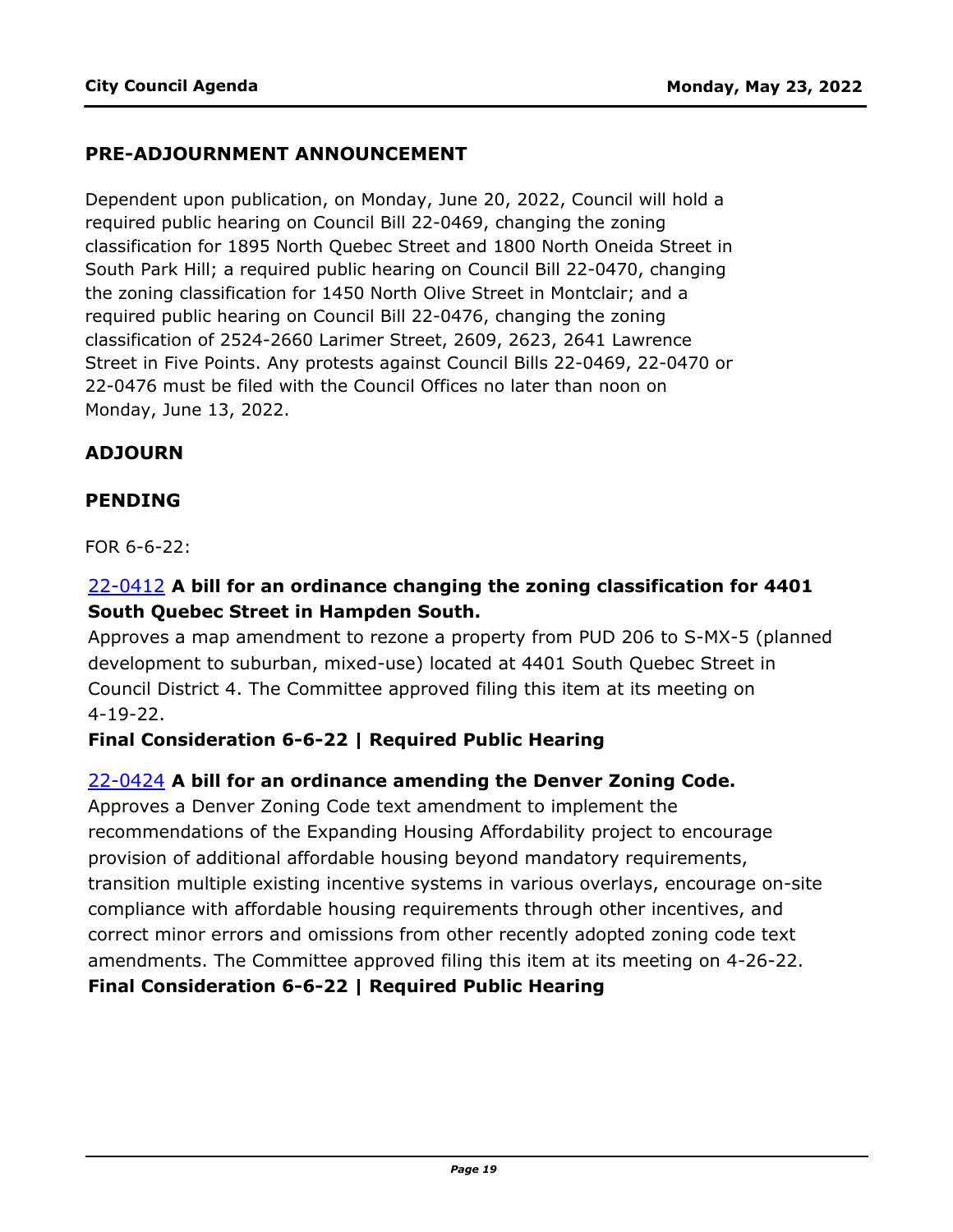# 22-0425 **A bill or an ordinance changing the zoning classification for [multiple properties in the 38th & Blake station area to remove the 38th and](http://denver.legistar.com/gateway.aspx?m=l&id=/matter.aspx?key=21492)  Blake Station Area Incentive Overlay District (IO-1) and adjust underlying base zone districts.**

Approves a legislative map amendment to rezone multiple properties in the 38th & Blake station area to remove the 38th & Blake Incentive Overlay District (IO-1) and adjust underlying base zone districts for certain properties in Council District 9. The Committee approved filing this item at its meeting on 4-26-22.

**Final Consideration 6-6-22 | Required Public Hearing**

# 22-0426 **A bill for an ordinance amending Chapter 27 of the Denver Revised Municipal Code concerning housing, revising provisions related to the linkage fee; repealing incentives for affordable housing; and adopting affordable housing requirements applicable to the creation of new dwelling units.**

Amends Chapter 27 of the Denver Revised Municipal Code to revise provisions related to the linkage fee, repeal incentives for affordable housing and adopt [affordable housing requirements applicable to the creation of new dwelling units. The](http://denver.legistar.com/gateway.aspx?m=l&id=/matter.aspx?key=21493)  Committee approved filing this item at its meeting on 4-26-22.

#### **Final Consideration 6-6-22 | Required Public Hearing**

#### FOR 6-13-22:

## 22-0471 **A bill for an ordinance changing the zoning classification for 2070 South Franklin Street in University.**

[Approves a map amendment to rezone property from U-SU-C to U-SU-B1 \(allows for](http://denver.legistar.com/gateway.aspx?m=l&id=/matter.aspx?key=21538)  an accessory dwelling unit), located at 2070 S. Franklin Street in Council District 6. The Committee approved filing this item at its meeting on 5-3-22.

**Final Consideration 6-13-22 | Required Public Hearing**

## 22-0475 **A bill for an ordinance changing the zoning classification for 850 South Tejon Street in Athmar Park.**

Approves a map amendment to rezone property from E-SU-Dx to E-SU-D1x (allows [for an accessory dwelling unit\), located at 850 S. Tejon St. in Council District 7. The](http://denver.legistar.com/gateway.aspx?m=l&id=/matter.aspx?key=21542)  Committee approved filing this item at its meeting on 5-3-22.

#### **Final Consideration 6-13-22 | Required Public Hearing**